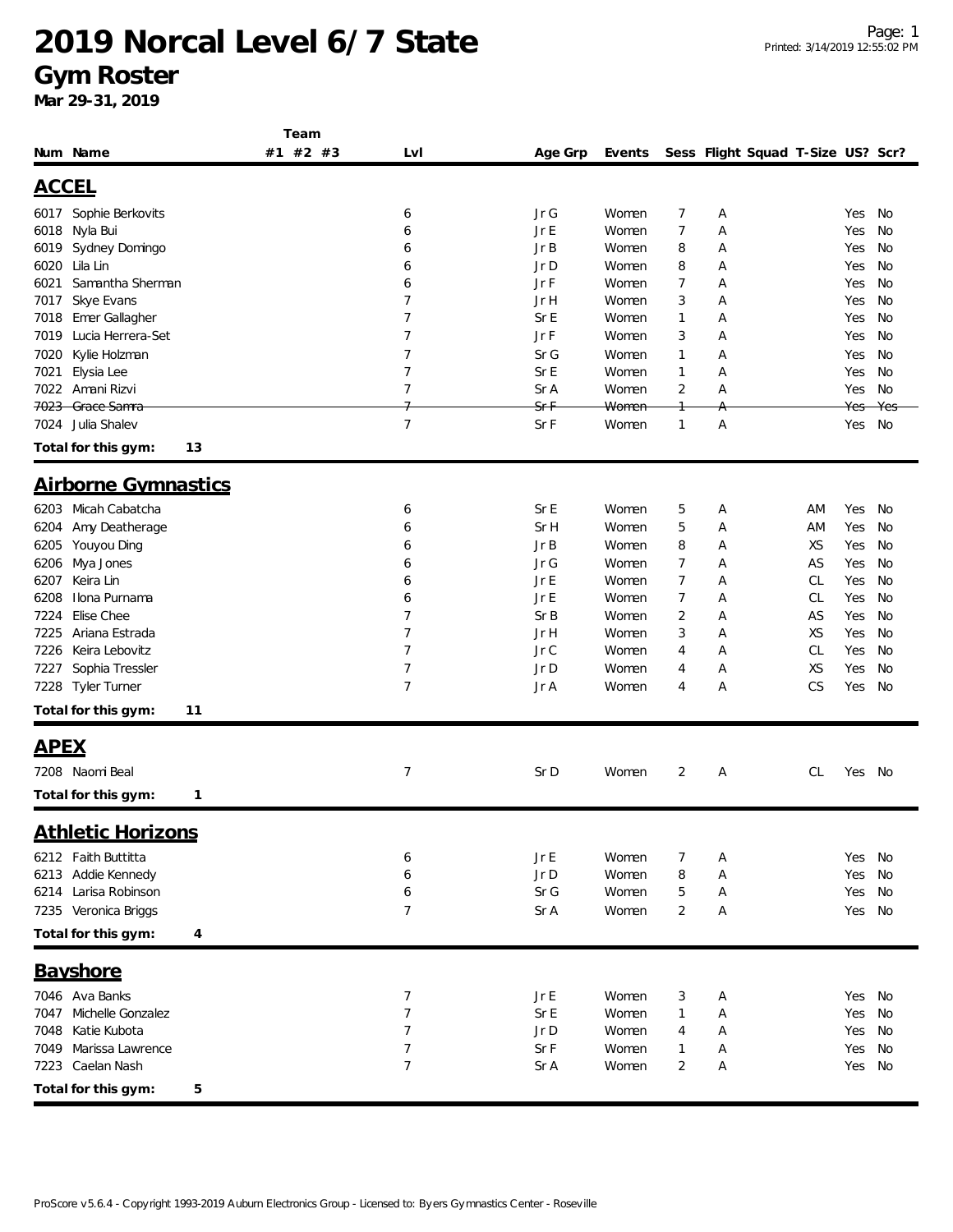|                                                | Team     |                |              |                |        |        |                                   |           |               |          |
|------------------------------------------------|----------|----------------|--------------|----------------|--------|--------|-----------------------------------|-----------|---------------|----------|
| Num Name                                       | #1 #2 #3 | LvI            | Age Grp      | Events         |        |        | Sess Flight Squad T-Size US? Scr? |           |               |          |
| BIG                                            |          |                |              |                |        |        |                                   |           |               |          |
|                                                |          |                |              |                |        |        |                                   |           |               |          |
| 7083 Naomi Crane                               |          | 7              | Sr C         | Women          | 2      | Α      |                                   | XS        | Yes           | No       |
| Eliana Dyas-Cray<br>7084                       |          | $\overline{7}$ | Sr D         | Women          | 2      | Α      |                                   | AS        | Yes           | No       |
| Elif Tezdogan<br>7085                          |          | $\overline{7}$ | Jr A         | Women          | 4      | Α      |                                   | CL        | Yes           | No       |
| Total for this gym:<br>3                       |          |                |              |                |        |        |                                   |           |               |          |
| <b>Black Diamond</b>                           |          |                |              |                |        |        |                                   |           |               |          |
| Inara Baker-Lauer<br>6130                      |          | 6              | Sr B         | Women          | 6      | A      |                                   | AS        | Yes           | No       |
| Sophia Castro<br>6131                          |          | 6              | Sr D         | Women          | 6      | Α      |                                   | <b>CL</b> | Yes           | No       |
| Mary Kate MacDonald<br>6132                    |          | 6              | Jr B         | Women          | 8      | Α      |                                   | <b>CM</b> | Yes           | No       |
| Roxy Romrell<br>6133                           |          | 6              | Jr C         | Women          | 8      | Α      |                                   | CL        | Yes           | No       |
| Sophia Tucker<br>6134                          |          | 6              | Jr B         | Women          | 8      | Α      |                                   | CL        | Yes           | No       |
| Rilee Gloyn<br>7120                            |          | 7              | Sr A         | Women          | 2      | Α      |                                   | AS        | Yes           | No       |
| McKayla MacDonald<br>7121                      |          | 7              | Sr F         | Women          | 1      | Α      |                                   | AM        | Yes           | No       |
| 7122<br>Micah Ross                             |          | 7              | Jr E         | Women          | 3      | Α      |                                   | CL        | Yes           | No       |
| Megan Stephenson<br>7123                       |          | 7              | Sr A         | Women          | 2      | A      |                                   | AS        | Yes           | No       |
| Savannah Tucker<br>7124                        |          | $\overline{7}$ | Jr G         | Women          | 3      | Α      |                                   | XS        | Yes           | No       |
| Total for this gym:<br>10                      |          |                |              |                |        |        |                                   |           |               |          |
| <b>Byers Roseville</b>                         |          |                |              |                |        |        |                                   |           |               |          |
|                                                |          | 7              | Jr D         | Women          |        |        |                                   |           |               |          |
| 7175 Emily Boden<br>Kennedy Deslaurier<br>7176 |          | 7              | Jr A         | Women          | 4<br>4 | Α<br>Α |                                   |           | Yes<br>Yes    | No<br>No |
| Lyla Martinez<br>7177                          |          | $\overline{7}$ | Sr B         | Women          | 2      | A      |                                   |           | Yes           | No       |
| Mireya Maymi<br>7178                           |          | 7              | Jr F         | Women          | 3      | Α      |                                   |           | Yes           | No       |
| Jade Mulligan<br>7179                          |          | 7              | Jr A         | Women          | 4      | Α      |                                   |           | Yes           | No       |
| Total for this gym:<br>5                       |          |                |              |                |        |        |                                   |           |               |          |
|                                                |          |                |              |                |        |        |                                   |           |               |          |
| <b>Cal Sports - Race</b>                       |          |                |              |                |        |        |                                   |           |               |          |
| Natalie Hata<br>6004                           |          | 6              | Sr B         | Women          | 6      | A      |                                   |           | Yes           | No       |
| 6220<br>Lily Hayes                             |          | 6              | Sr G         | Women          | 5      | Α      |                                   |           | Yes           | No       |
| 6002<br>Kailee Hoffman                         |          | 6              | Jr H         | Women          | 7      | Α      |                                   |           | Yes           | No       |
| Allyson Itow<br>6003                           |          | 6              | Sr C         | Women          | 6      | Α      |                                   |           | Yes           | No       |
| 6007 Sophia Ricupero                           |          | 6              | Sr C<br>Jr G | Women          | 6<br>7 | Α      |                                   |           | Yes           | No       |
| 6006 Sophie Schwarz<br>6005 Kiana Shah         |          | 6<br>6         | Sr C         | Women<br>Women | 6      | Α<br>Α |                                   |           | Yes No<br>Yes | No.      |
| <b>Hailey Tipton</b><br>6008                   |          | 6              | Jr D         | Women          | 8      | Α      |                                   |           | Yes           | No       |
| Teresa Neuendorffer<br>7241                    |          | 7              | Sr E         | Women          | 1      | Α      |                                   |           | Yes           | No       |
| 7005 Anjali Sudan                              |          | $\overline{7}$ | Sr D         | Women          | 2      | Α      |                                   |           | Yes No        |          |
| Total for this gym:<br>10                      |          |                |              |                |        |        |                                   |           |               |          |
|                                                |          |                |              |                |        |        |                                   |           |               |          |
| <u>CCG</u>                                     |          |                |              |                |        |        |                                   |           |               |          |
| 6217 Carli Petersen                            |          | 6              | Jr E         | Women          | 7      | A      |                                   |           | Yes No        |          |
| 6218 Lindsey Van Duren                         |          | 6              | Jr F         | Women          | 7      | Α      |                                   |           | Yes           | No       |
| 7240 Fiona Ritter                              |          | 7              | Jr H         | Women          | 3      | Α      |                                   |           | Yes No        |          |
| Total for this gym:<br>3                       |          |                |              |                |        |        |                                   |           |               |          |
| <u>CCGI</u>                                    |          |                |              |                |        |        |                                   |           |               |          |
| 6083 Khyla Charles                             |          | 6              | Jr H         | Women          | 7      | A      |                                   |           | Yes No        |          |
| Alejandra Gutierrez<br>6084                    |          | 6              | Sr B         | Women          | 6      | Α      |                                   |           | Yes           | No       |
| 6085 Bailey Krauss                             |          | 6              | Jr G         | Women          | 7      | Α      |                                   |           | Yes No        |          |
|                                                |          |                |              |                |        |        |                                   |           |               |          |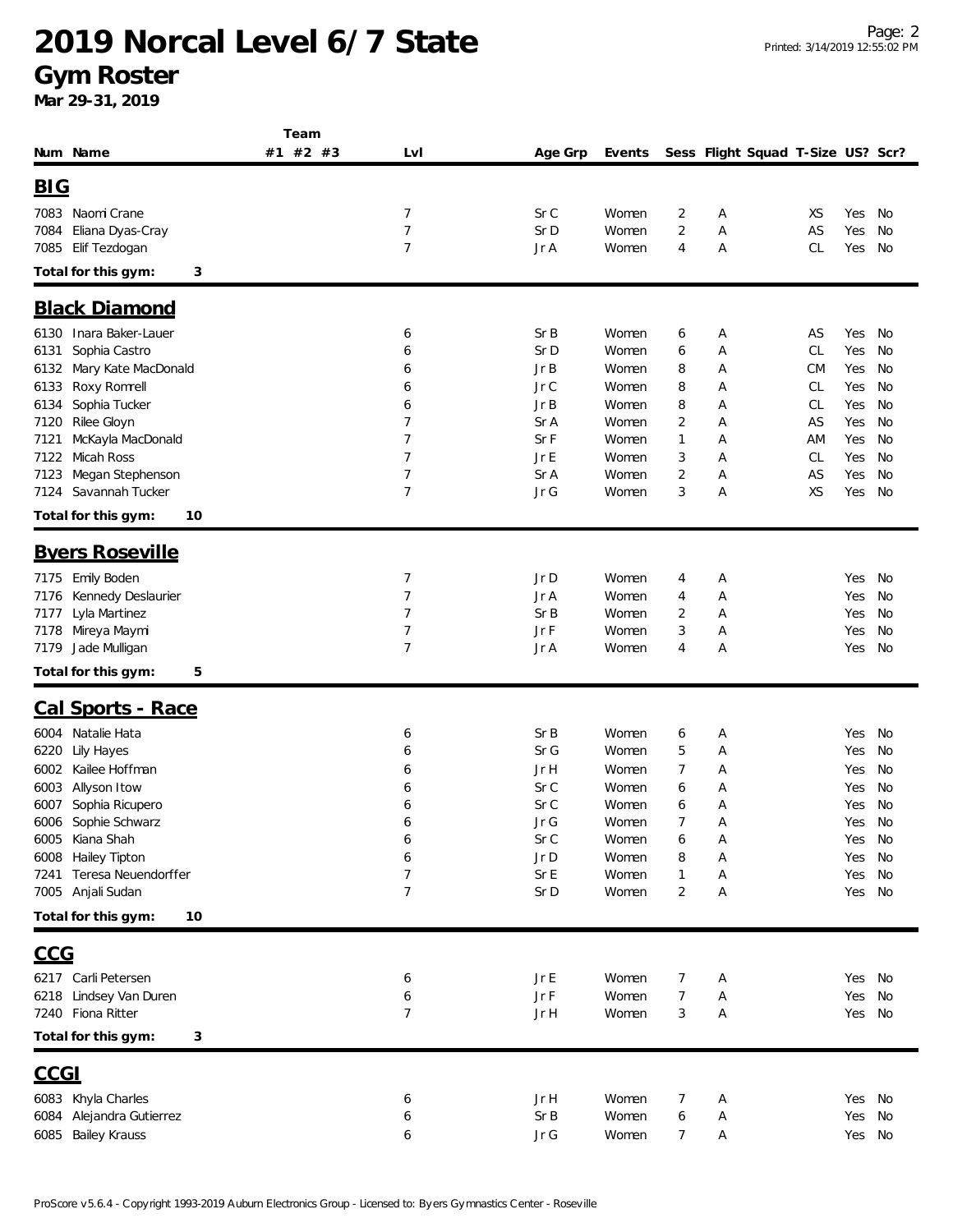**Gym Roster**

|                               | Team     |                |              |                |                |   |                                   |    |     |    |
|-------------------------------|----------|----------------|--------------|----------------|----------------|---|-----------------------------------|----|-----|----|
| Num Name                      | #1 #2 #3 | Lvl            | Age Grp      | Events         |                |   | Sess Flight Squad T-Size US? Scr? |    |     |    |
| continued<br><u>CCGI</u>      |          |                |              |                |                |   |                                   |    |     |    |
|                               |          |                |              |                |                |   |                                   |    |     |    |
| Charlotte Marshall<br>6086    |          | 6              | Sr D         | Women          | 6              | Α |                                   |    | Yes | No |
| Danny Palma<br>6087           |          | 6              | Sr C         | Women          | 6              | Α |                                   |    | Yes | No |
| Ashlyn Reed<br>6088           |          | 6              | Sr A         | Women          | 6              | Α |                                   |    | Yes | No |
| Arabella Sharma<br>6089       |          | 6              | Jr G         | Women          | 7              | Α |                                   |    | Yes | No |
| Samantha Thongseng<br>6090    |          | 6              | Jr H         | Women          | 7              | Α |                                   |    | Yes | No |
| Isabella Miguel<br>7081       |          | $\overline{7}$ | Jr A         | Women          | 4              | Α |                                   |    | Yes | No |
| Lovely Saelee<br>7082         |          | $\overline{7}$ | Jr E         | Women          | 3              | Α |                                   |    | Yes | No |
| Total for this gym:<br>10     |          |                |              |                |                |   |                                   |    |     |    |
| <u>CGA</u>                    |          |                |              |                |                |   |                                   |    |     |    |
|                               |          |                |              |                |                |   |                                   |    |     |    |
| 7206 Claire Gresham           |          | 7              | Jr G         | Women          | 3              | Α |                                   | XS | Yes | No |
| 7207 Alia Wallin              |          | $\overline{7}$ | Jr G         | Women          | 3              | Α |                                   | CL | Yes | No |
| 2<br>Total for this gym:      |          |                |              |                |                |   |                                   |    |     |    |
| <b>Champion</b>               |          |                |              |                |                |   |                                   |    |     |    |
|                               |          |                |              |                |                |   |                                   |    |     |    |
| Mara Biglieri<br>7216         |          | 7              | Sr E         | Women          | 1              | А |                                   |    | Yes | No |
| Nakai Johnson<br>7217         |          | 7              | Sr E         | Women          | $\mathbf{1}$   | Α |                                   |    | Yes | No |
| Tina Metro<br>7218            |          | 7              | Jr H         | Women          | 3              | Α |                                   |    | Yes | No |
| Celina Naranjo<br>7219        |          | 7              | Sr H         | Women          | $\mathbf{1}$   | Α |                                   |    | Yes | No |
| Morgan Reihl<br>7220          |          | 7              | Jr B         | Women          | 4              | Α |                                   |    | Yes | No |
| Piper Ryan<br>7221            |          | 7              | Sr E         | Women          | $\mathbf{1}$   | Α |                                   |    | Yes | No |
| Morgan Sherbondy<br>7222      |          | 7              | Jr E         | Women          | 3              | Α |                                   |    | Yes | No |
| Total for this gym:<br>7      |          |                |              |                |                |   |                                   |    |     |    |
| <b>Clovis Academy</b>         |          |                |              |                |                |   |                                   |    |     |    |
| <b>Elizabeth Torres</b>       |          |                |              |                |                |   |                                   |    |     |    |
| 6082                          |          | 6<br>7         | Sr H         | Women          | 5              | Α |                                   | ΑM | Yes | No |
| Kadence Banta<br>7077         |          | 7              | Sr H         | Women<br>Women | $\mathbf{1}$   | Α |                                   | AM | Yes | No |
| Daycee Floyd<br>7078          |          | $\overline{7}$ | Sr D<br>Sr C |                | 2<br>2         | Α |                                   | AS | Yes | No |
| 7079<br>Ryleigh Heck          |          |                |              | Women          |                | Α |                                   | AS | Yes | No |
| Katelyn Nii<br>7080           |          | $\overline{7}$ | Jr C         | Women          | 4              | Α |                                   | AS | Yes | No |
| Total for this gym:<br>5      |          |                |              |                |                |   |                                   |    |     |    |
| <u> CSC - Great Oaks</u>      |          |                |              |                |                |   |                                   |    |     |    |
| Nicci Cetani<br>6054          |          | 6              | Jr E         | Women          | 7              | Α |                                   |    | Yes | No |
| Chloe Dekker<br>6055          |          | 6              | Sr H         | Women          | 5              | Α |                                   |    | Yes | No |
| Kelsey Elo<br>6056            |          | 6              | Sr B         | Women          | 6              | Α |                                   |    | Yes | No |
| Emily Leson<br>6057           |          | 6              | Sr D         | Women          | 6              | Α |                                   |    | Yes | No |
| Brooklyn Pitigoi-Aron<br>6058 |          | 6              | JrB          | Women          | 8              | Α |                                   |    | Yes | No |
| Sydney McCahan<br>7060        |          | $\overline{7}$ | Sr C         | Women          | 2              | Α |                                   |    | Yes | No |
| Grace Neri<br>7061            |          | $\overline{7}$ | JrE          | Women          | 3              | Α |                                   |    | Yes | No |
| Total for this gym:<br>7      |          |                |              |                |                |   |                                   |    |     |    |
|                               |          |                |              |                |                |   |                                   |    |     |    |
| <b>CSG</b>                    |          |                |              |                |                |   |                                   |    |     |    |
| 7111 Kirin Chacko             |          | 7              | Sr F         | Women          | $\mathbf{1}$   | Α |                                   |    | Yes | No |
| 7112<br>Brinnley Freemantle   |          | 7              | Sr D         | Women          | $\overline{2}$ | Α |                                   |    | Yes | No |
| Tula Loveland<br>7113         |          | 7              | Sr A         | Women          | 2              | Α |                                   |    | Yes | No |
| Sophia Nolan<br>7114          |          | 7              | Jr D         | Women          | 4              | Α |                                   |    | Yes | No |
| 7213 Mia Petrucela            |          | 7              | Sr G         | Women          | 1              | Α |                                   |    | Yes | No |
| Total for this gym:<br>5      |          |                |              |                |                |   |                                   |    |     |    |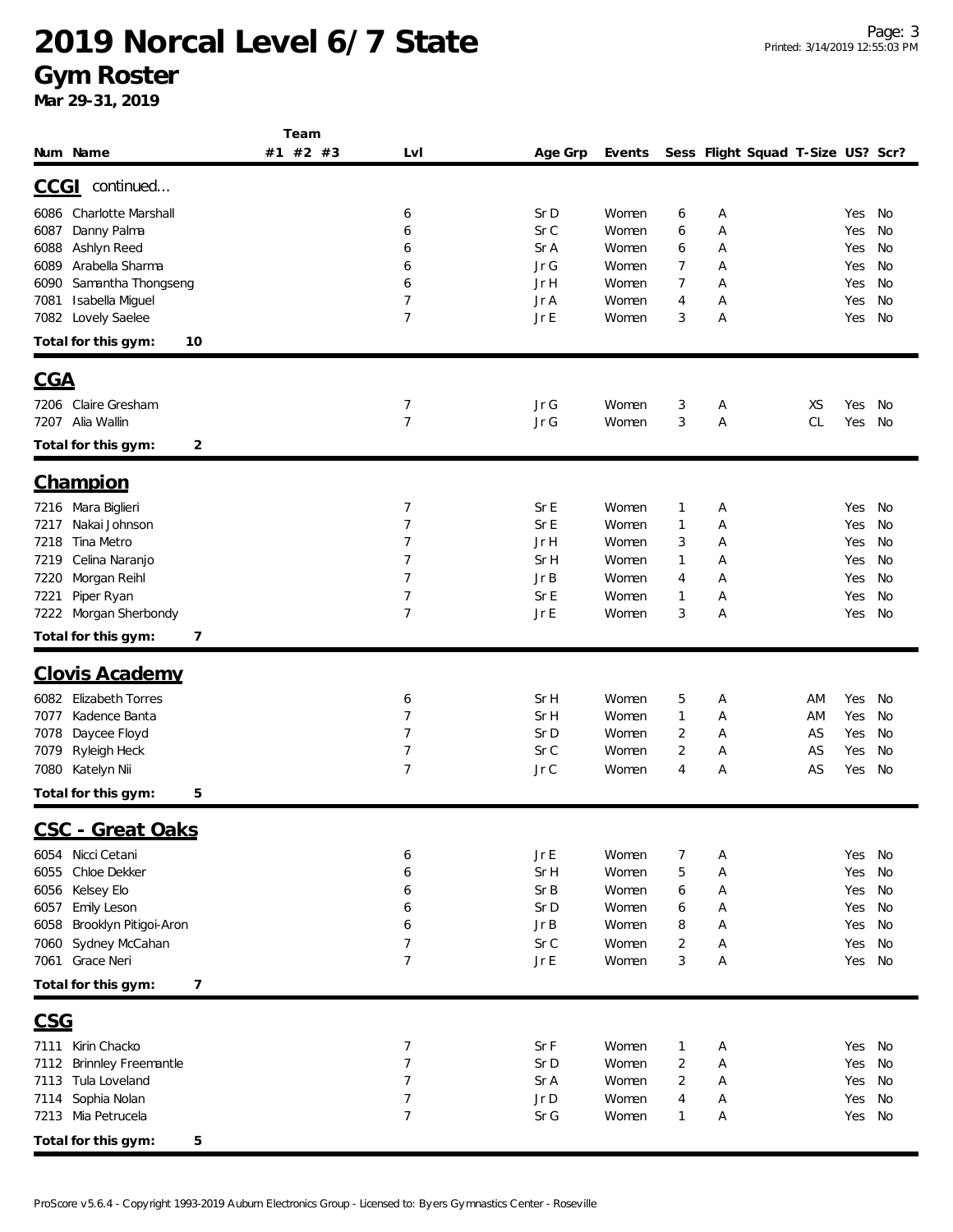#### **Gym Roster**

|                                           | Team     |                |              |                |                |                                   |    |            |          |
|-------------------------------------------|----------|----------------|--------------|----------------|----------------|-----------------------------------|----|------------|----------|
| Num Name                                  | #1 #2 #3 | Lvl            | Age Grp      | Events         |                | Sess Flight Squad T-Size US? Scr? |    |            |          |
| <u>CYC</u>                                |          |                |              |                |                |                                   |    |            |          |
|                                           |          |                |              |                |                |                                   |    |            |          |
| 6170 Bella Fonseca                        |          | 6              | Sr A         | Women          | 6              | Α                                 | AS | Yes        | No       |
| Skylie Lowe<br>6171                       |          | 6              | Jr H         | Women          | 7              | Α                                 | AS | Yes        | No       |
| Meling Esperanza<br>7183                  |          | $\overline{7}$ | JrB          | Women          | 4              | Α                                 | CL | Yes        | No       |
| Total for this gym:                       | 3        |                |              |                |                |                                   |    |            |          |
| Davis Diamonds                            |          |                |              |                |                |                                   |    |            |          |
| Anissa Morgan<br>6009                     |          | 6              | Sr E         | Women          | 5              | Α                                 | AS | Yes        | No       |
| Gabby Polagruto<br>6010                   |          | 6              | $Jr \, E$    | Women          | 7              | Α                                 | CL | Yes        | No       |
| Sophia Koehler<br>7006                    |          | 7              | Sr C         | Women          | 2              | Α                                 | AS | Yes        | No       |
| Brynn Lacroix<br>7007                     |          | $\overline{7}$ | Sr B         | Women          | 2              | Α                                 | AS | Yes        | No       |
| Sada O'Hanlon<br>7008                     |          | $\overline{7}$ | Sr A         | Women          | $\overline{2}$ | Α                                 | AS | Yes        | No       |
| Mia Tobia<br>7009                         |          | $\overline{7}$ | Jr G         | Women          | 3              | Α                                 | AS | Yes        | No       |
| Total for this gym:                       | 6        |                |              |                |                |                                   |    |            |          |
|                                           |          |                |              |                |                |                                   |    |            |          |
| <u>Demarays</u>                           |          |                |              |                |                |                                   |    |            |          |
| Keya Bhatnagar<br>6091                    |          | 6              | Sr B         | Women          | 6              | Α                                 |    | Yes        | No       |
| Ping Ju Chou<br>6092                      |          | 6              | Sr A         | Women          | 6              | Α                                 |    | Yes        | No       |
| Melissa Ricks<br>6093                     |          | 6              | Jr B         | Women          | 8              | Α                                 |    | Yes        | No       |
| Jolie Montes<br>7086                      |          | $\overline{7}$ | Jr F         | Women          | 3              | Α                                 |    | Yes        | No       |
| Sophie Walsh<br>7087                      |          | $\overline{7}$ | Jr G         | Women          | 3              | Α                                 |    | Yes        | No       |
| Total for this gym:                       | 5        |                |              |                |                |                                   |    |            |          |
| Dream Xtreme                              |          |                |              |                |                |                                   |    |            |          |
|                                           |          |                |              |                |                |                                   |    |            |          |
| Stella Garcia<br>6068                     |          | 6              | Sr E         | Women          | 5              | Α                                 |    | Yes        | No       |
| Ava Geronimo<br>6069                      |          | 6              | Jr G<br>Sr E | Women          | 7              | Α                                 |    | Yes        | No       |
| Mia Kling<br>6070<br>Mya LaPierre<br>6071 |          | 6<br>6         | Sr F         | Women<br>Women | 5<br>5         | A<br>Α                            |    | Yes<br>Yes | No<br>No |
| Miah Lopez<br>6072                        |          | 6              | Sr C         | Women          | 6              | Α                                 |    | Yes        | No       |
| 6073<br>Esperanza Lujan                   |          | 6              | Sr A         | Women          | 6              | Α                                 |    | Yes        | No       |
| Alyssa Mandell<br>6074                    |          | 6              | Sr A         | Women          | 6              | Α                                 |    | Yes        | No       |
| Mary O'Sullivan<br>6075                   |          | 6              | Sr D         | Women          | 6              | Α                                 |    | Yes        | No       |
| 7062 Kaelyn Aquino                        |          | $\overline{7}$ | Sr C         | Women          | 2              | Α                                 |    | Yes        | No       |
| 7063 Ani Mendoza                          |          | 7              | Sr A         | Women          | 2              | Α                                 |    | Yes No     |          |
| 7064 Alexis Reandelar                     |          | 7              | Jr F         | Women          | 3              | Α                                 |    | Yes No     |          |
| 7065 Briley Smith                         |          | $\overline{7}$ | Sr D         | Women          | 2              | Α                                 |    | Yes No     |          |
| Total for this gym:                       | 12       |                |              |                |                |                                   |    |            |          |
|                                           |          |                |              |                |                |                                   |    |            |          |
| <b>EBSA</b>                               |          |                |              |                |                |                                   |    |            |          |
| 7236 Abigail Enriquez                     |          | 7              | Jr F         | Women          | 3              | A                                 |    | Yes No     |          |
| 7237 Kara Jitodai                         |          | 7              | Jr A         | Women          | 4              | Α                                 |    | Yes No     |          |
| 7238 Lindsay Lee                          |          | 7              | Jr D         | Women          | 4              | Α                                 |    | Yes No     |          |
| 7239 Abigail Yeates                       |          | 7              | Sr F         | Women          | 1              | Α                                 |    | Yes No     |          |
| Total for this gym:                       | 4        |                |              |                |                |                                   |    |            |          |
| <u>EDGE</u>                               |          |                |              |                |                |                                   |    |            |          |
| 6184 Juliana Batarao                      |          | 6              | Jr D         | Women          | 8              | A                                 |    | Yes No     |          |
| Laila Cobb<br>6144                        |          | 6              | Jr C         | Women          | 8              | Α                                 |    | Yes No     |          |
| 6145 Zoe Dix                              |          | 6              | Sr E         | Women          | 5              | Α                                 |    | Yes No     |          |
| 6185 Selena Huang                         |          | 6              | Jr H         | Women          | 7              | Α                                 |    | Yes No     |          |
|                                           |          |                |              |                |                |                                   |    |            |          |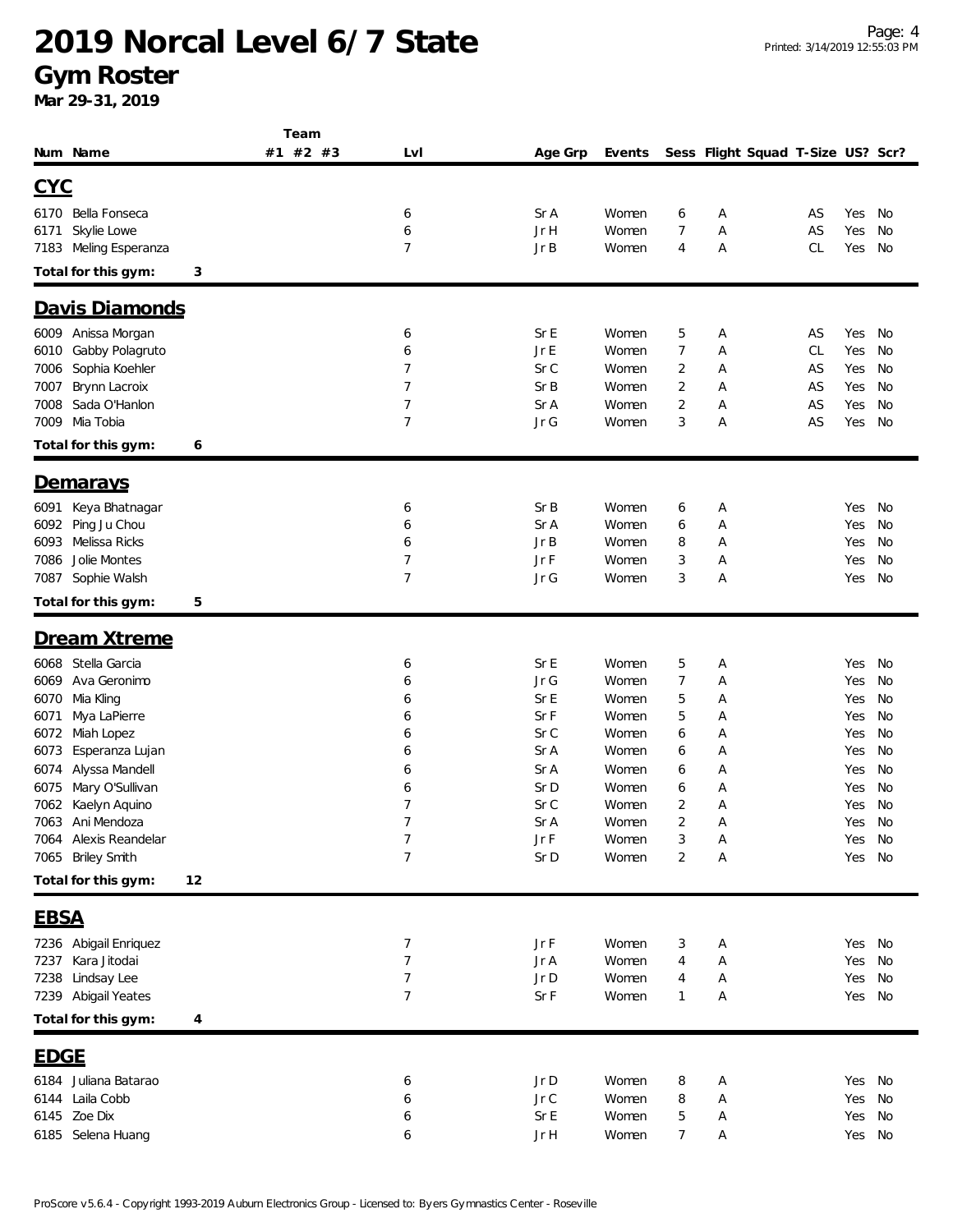#### **Gym Roster**

|                 |                                         | Team     |                |                 |                |                |        |                                   |           |            |          |
|-----------------|-----------------------------------------|----------|----------------|-----------------|----------------|----------------|--------|-----------------------------------|-----------|------------|----------|
|                 | Num Name                                | #1 #2 #3 | Lvl            | Age Grp         | Events         |                |        | Sess Flight Squad T-Size US? Scr? |           |            |          |
|                 |                                         |          |                |                 |                |                |        |                                   |           |            |          |
|                 | EDGE continued                          |          |                |                 |                |                |        |                                   |           |            |          |
| 6146            | Hannah Ruth                             |          | 6              | Sr C            | Women          | 6              | Α      |                                   |           | Yes        | No       |
| 6186            | Julia Villena                           |          | 6              | Jr E            | Women          | 7              | А      |                                   |           | Yes        | No       |
| 6187            | Lily Wilson                             |          | 6              | Jr C            | Women          | 8              | А      |                                   |           | Yes        | No       |
| 6147            | Ava Wolfe                               |          | 6              | SrB             | Women          | 6              | А      |                                   |           | Yes        | No       |
| 7128            | Alexa Chan                              |          | 7              | Sr C            | Women          | $\overline{2}$ | А      |                                   |           | Yes        | No       |
| 7209            | Nitika Chand<br>Alora Chen              |          | 7<br>7         | Sr D            | Women          | $\overline{2}$ | Α      |                                   |           | Yes        | No       |
| 7210<br>7129    | Fatema Fanaswalla                       |          | 7              | Jr A<br>Jr B    | Women<br>Women | 4              | А<br>А |                                   |           | Yes<br>Yes | No<br>No |
| 7211            | <b>Tori Gladstone</b>                   |          | 7              | Sr H            | Women          | 4              | А      |                                   |           | Yes        | No       |
| 7130            | <b>Emily Greenberg</b>                  |          | 7              | Jr D            | Women          | 1<br>4         | А      |                                   |           | Yes        | No       |
| 7131            | CJ Hewitt                               |          | 7              | Sr H            | Women          | 1              | Α      |                                   |           | Yes        | No       |
| 7132            | Alexandra Long                          |          | 7              | SrB             | Women          | 2              | А      |                                   |           | Yes        | No       |
| 7133            | Jessica Ly                              |          | 7              | Jr H            | Women          | 3              | А      |                                   |           | Yes        | No       |
| 7212            | Brianna Meredith                        |          | $\overline{7}$ | Sr D            | Women          | $\overline{2}$ | А      |                                   |           | Yes        | No       |
| <del>7134</del> | Yasmin Seraj                            |          |                | <del>Sr E</del> | Women          |                |        |                                   |           | Yes        | Yes      |
| 7135            | Aria Spaulding                          |          | $\overline{7}$ | Sr H            | Women          | 1              | Α      |                                   |           | Yes        | No       |
| 7136            | Laura Stavila                           |          | 7              | Sr H            | Women          | $\mathbf{1}$   | А      |                                   |           | Yes        | No       |
|                 | 7137 Julia Ty                           |          |                | <del>Sr E</del> | Women          |                |        |                                   |           | Yes        |          |
|                 | 22<br>Total for this gym:               |          |                |                 |                |                |        |                                   |           |            |          |
|                 |                                         |          |                |                 |                |                |        |                                   |           |            |          |
|                 | <u>Elevate</u>                          |          |                |                 |                |                |        |                                   |           |            |          |
| 6188            | Olivia Cabrera                          |          | 6              | Jr F            | Women          | 7              | А      |                                   | AM        | Yes        | No       |
| 6189            | Sophie Cook                             |          | 6              | Jr G            | Women          | 7              | А      |                                   | XS        | Yes        | No       |
| 6166            | Skylar Fitt                             |          | 6              | SrB             | Women          | 6              | Α      |                                   | AS        | Yes        | No       |
| 6168            | Akemi Matsumoto                         |          | 6              | Sr G            | Women          | 5              | Α      |                                   | AL        | Yes        | No       |
| 6190            | Shivanjali Prasad                       |          | 6              | Jr F            | Women          | 7              | А      |                                   | <b>CL</b> | Yes        | No       |
| 6191            | Riley Smith                             |          | 6              | Jr C            | Women          | 8              | А      |                                   | <b>XS</b> | Yes        | No       |
| 6192            | Sienna Tirre                            |          | 6              | Jr C            | Women          | 8              | А      |                                   | CL        | Yes        | No       |
| 6193            | Morgan Walker                           |          | 6              | Jr F            | Women          | 7              | Α      |                                   |           | Yes        | No       |
| 7166            | Allie Binkley                           |          | 7              | Jr F            | Women          | 3              | Α      |                                   | AS        | Yes        | No       |
| 7167            | Leah Bradley                            |          | 7              | Jr H            | Women          | 3              | А      |                                   | <b>XS</b> | Yes        | No       |
| 7168            | Rebekah Bradley                         |          | 7              | Jr H            | Women          | 3              | А      |                                   | XS        | Yes        | No       |
| 7169            | Presley Carter                          |          | 7              | Jr H            | Women          | 3              | Α      |                                   | AM        | Yes        | No       |
| 6167            | Sydney Gulbe                            |          | 7              | Sr H            | Women          | 1              | А      |                                   |           | Yes        | No       |
|                 | 7170 Kaliya Madeiros                    |          |                | Jr H            | Women          | 3              | А      |                                   | AS        | Yes        | No       |
| 7171            | Sierra Rodriguez<br>7172 Phoenix Thomas |          | 7              | Sr G            | Women          | 1              | Α      |                                   | AX        | Yes        | No       |
|                 | 7173 Jahzara Vang                       |          | 7<br>7         | Sr D<br>Jr F    | Women<br>Women | 2<br>3         | Α<br>Α |                                   | XS<br>CL  | Yes<br>Yes | No<br>No |
|                 | Total for this gym:<br>17               |          |                |                 |                |                |        |                                   |           |            |          |
|                 |                                         |          |                |                 |                |                |        |                                   |           |            |          |
|                 | <b>Elite Gymnastics Aca</b>             |          |                |                 |                |                |        |                                   |           |            |          |
|                 | 6001 Angelina Grothe                    |          | 6              | Sr F            | Women          | 5              | Α      |                                   | <b>CM</b> | Yes        | No       |
|                 | 7002 Sidney Church                      |          | $\overline{7}$ | Sr B            | Women          | $\overline{c}$ | Α      |                                   | CL        | Yes        | No       |
| 7003            | Bella Nassiri                           |          | $\overline{7}$ | Sr C            | Women          | 2              | Α      |                                   | CL        | Yes        | No       |
| 7001            | Jenna Vultaggio                         |          | 7              | Sr F            | Women          | 1              | А      |                                   | AM        | Yes        | No       |
|                 | 7004 Lexi Wise                          |          | $\overline{7}$ | Sr A            | Women          | 2              | А      |                                   | AS        | Yes        | No       |
|                 | Total for this gym:<br>5                |          |                |                 |                |                |        |                                   |           |            |          |
|                 |                                         |          |                |                 |                |                |        |                                   |           |            |          |
| Empire          |                                         |          |                |                 |                |                |        |                                   |           |            |          |
|                 | 6197 Lainey Arnold                      |          | 6              | Jr D            | Women          | 8              | Α      |                                   |           | Yes No     |          |
| 6198            | Eva Bockoven                            |          | 6              | Jr E            | Women          | 7              | Α      |                                   |           | Yes No     |          |
|                 |                                         |          |                |                 |                |                |        |                                   |           |            |          |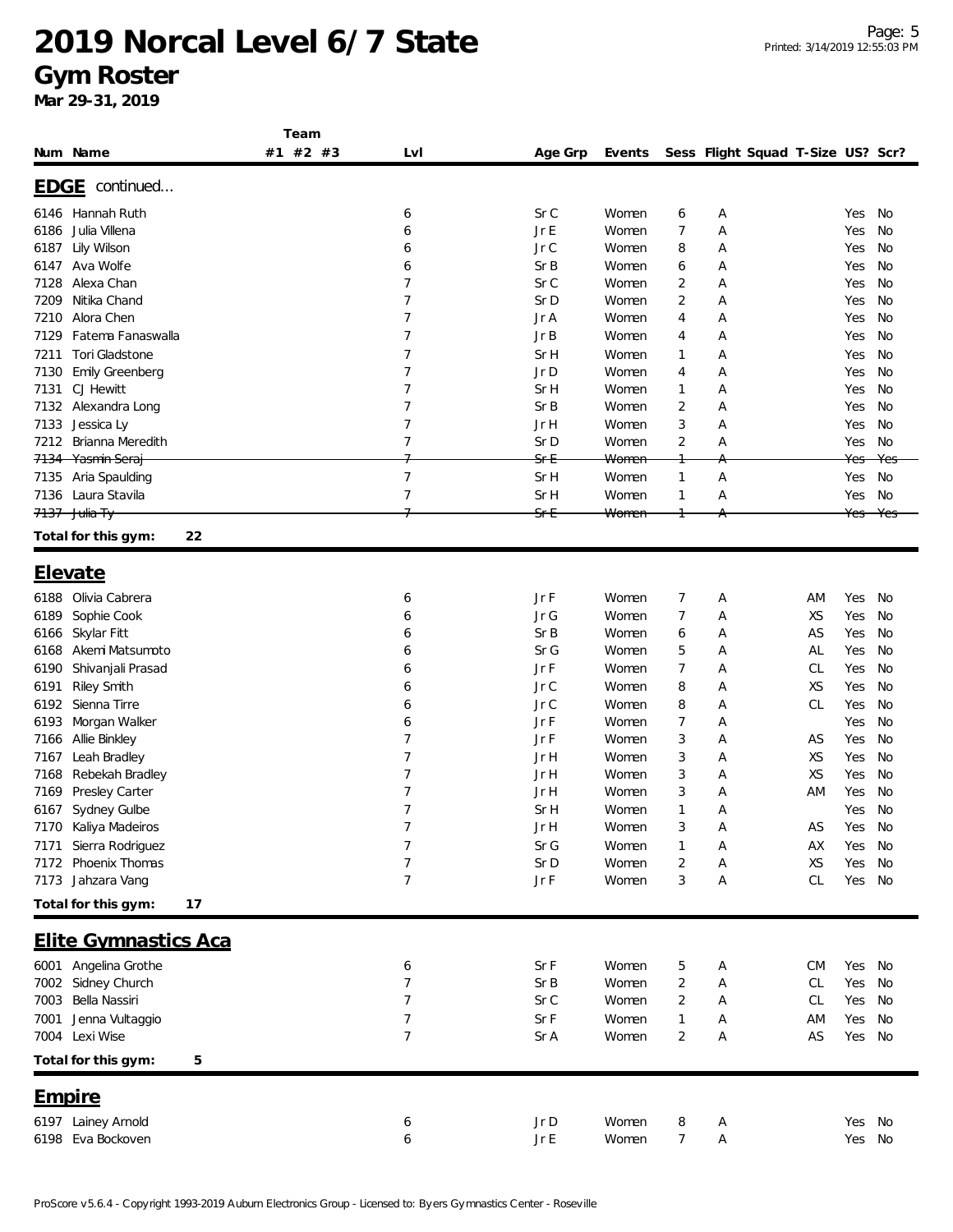#### **Gym Roster**

|                                             | Team     |                     |              |                |                |        |                                   |    |            |          |
|---------------------------------------------|----------|---------------------|--------------|----------------|----------------|--------|-----------------------------------|----|------------|----------|
| Num Name                                    | #1 #2 #3 | Lvl                 | Age Grp      | Events         |                |        | Sess Flight Squad T-Size US? Scr? |    |            |          |
| Empire continued                            |          |                     |              |                |                |        |                                   |    |            |          |
|                                             |          |                     |              |                |                |        |                                   |    |            |          |
| Gabriella Fischer<br>6199                   |          | 6                   | Jr F         | Women          | 7              | Α      |                                   |    | Yes        | No       |
| Olivia Oliphant<br>6200                     |          | 6                   | Sr C         | Women          | 6              | Α      |                                   |    | Yes        | No       |
| Hailey Rose<br>6201                         |          | 6                   | Jr D         | Women          | 8              | Α      |                                   |    | Yes        | No       |
| Ally Tremont<br>6202                        |          | 6                   | Sr D         | Women          | 6              | Α      |                                   |    | Yes        | No       |
| Lauren Hempstead<br>7214<br>Samantha McCall |          | $\overline{7}$<br>7 | Jr B<br>Jr B | Women          | 4              | Α      |                                   |    | Yes        | No       |
| 7215                                        |          |                     |              | Women          | 4              | Α      |                                   |    | Yes        | No       |
| 8<br>Total for this gym:                    |          |                     |              |                |                |        |                                   |    |            |          |
| <b>Extreme</b>                              |          |                     |              |                |                |        |                                   |    |            |          |
| 6035<br>Kiara Lopez                         |          | 6                   | Sr H         | Women          | 5              | Α      |                                   |    | Yes        | No       |
| Brianna Peck<br>6036                        |          | 6                   | Sr H         | Women          | 5              | Α      |                                   |    | Yes        | No       |
| Grace Sloan<br>6037                         |          | 6                   | Sr B         | Women          | 6              | А      |                                   |    | Yes        | No       |
| Victoria Barbera<br>7034                    |          | 7                   | Jr C         | Women          | 4              | Α      |                                   |    | Yes        | No       |
| 7035<br>Kallie Duncan                       |          | 7                   | Jr E         | Women          | 3              | А      |                                   |    | Yes        | No       |
| Hailey Laber<br>7036                        |          | 7                   | Jr E         | Women          | 3              | Α      |                                   |    | Yes        | No       |
| Madelyn Sorensen<br>7037                    |          | 7                   | Jr C         | Women          | 4              | Α      |                                   |    | Yes        | No       |
| Kate Stafford<br>7038                       |          | $\overline{7}$      | Jr F         | Women          | 3              | Α      |                                   |    | Yes        | No       |
| JoJo Turner<br>7039                         |          | 7                   | Jr F         | Women          | 3              | Α      |                                   |    | Yes        | No       |
| 7040<br>Arielle Uy                          |          | 7                   | Jr B         | Women          | 4              | Α      |                                   |    | Yes        | No       |
| Taylor Winarski<br>7041                     |          | $\overline{7}$      | Jr G         | Women          | 3              | Α      |                                   |    | Yes        | No       |
| Total for this gym:<br>11                   |          |                     |              |                |                |        |                                   |    |            |          |
| <b>Galaxy Redding</b>                       |          |                     |              |                |                |        |                                   |    |            |          |
| 6022 Cady Pollard                           |          |                     | Sr F         |                |                |        |                                   |    |            |          |
| Daphne Reuss<br>6023                        |          | 6<br>6              | Sr D         | Women<br>Women | 5<br>6         | А<br>Α |                                   |    | Yes        | No<br>No |
| Olivia Robertson<br>6024                    |          | 6                   | Sr A         | Women          | 6              | Α      |                                   |    | Yes<br>Yes | No       |
| Kamri Hinckley<br>7025                      |          | 7                   | Jr E         | Women          | 3              | Α      |                                   |    | Yes        | No       |
| Celia McFadden<br>7026                      |          | $\overline{7}$      | Jr A         | Women          | 4              | Α      |                                   |    | Yes        | No       |
|                                             |          |                     |              |                |                |        |                                   |    |            |          |
| Total for this gym:<br>5                    |          |                     |              |                |                |        |                                   |    |            |          |
| <b>Gold Country</b>                         |          |                     |              |                |                |        |                                   |    |            |          |
| 6111 Darcy Leishman                         |          | 6                   | Jr H         | Women          | $\overline{7}$ | Α      |                                   | XS | Yes No     |          |
| 7042 Megan Kiser                            |          | 7                   | Sr H         | Women          | $\mathbf{1}$   | А      |                                   | AM | Yes No     |          |
| Total for this gym:<br>2                    |          |                     |              |                |                |        |                                   |    |            |          |
| <b>Gold Star Gymnastics</b>                 |          |                     |              |                |                |        |                                   |    |            |          |
| 7102 Rettie Chow                            |          | 7                   | Jr C         | Women          | 4              | Α      |                                   | CS | Yes        | No       |
| 7103<br>Emi Iwasaki                         |          | $\overline{7}$      | Sr G         | Women          | $\mathbf{1}$   | Α      |                                   | AS | Yes        | No       |
| Marlys Kutach<br>7104                       |          | 7                   | SrF          | Women          | $\mathbf{1}$   | Α      |                                   | AS | Yes        | No       |
| Sylvia Kutach<br>7105                       |          | 7                   | $JrC$        | Women          | 4              | Α      |                                   | CM | Yes        | No       |
| Paige Leone<br>7106                         |          | 7                   | Jr E         | Women          | 3              | Α      |                                   | XS | Yes        | No       |
| Anjali Pai<br>7204                          |          | 7                   | Sr C         | Women          | 2              | Α      |                                   |    | Yes        | No       |
| 7107 Phoebe Wong                            |          | 7                   | Sr H         | Women          | $\mathbf{1}$   | Α      |                                   | ΑM | Yes        | No       |
| Total for this gym:<br>7                    |          |                     |              |                |                |        |                                   |    |            |          |
|                                             |          |                     |              |                |                |        |                                   |    |            |          |
| <b>Golden Bear</b>                          |          |                     |              |                |                |        |                                   |    |            |          |
| 6173 Tallulah Andersen                      |          | 6                   | Jr F         | Women          | 7              | A      |                                   |    | Yes No     |          |
| Lauren Ko<br>6174                           |          | 6                   | Jr E         | Women          | $\overline{7}$ | А      |                                   |    | Yes        | No       |
| Belaine Meima<br>6175                       |          | 6                   | $Jr\; G$     | Women          | 7              | Α      |                                   |    | Yes No     |          |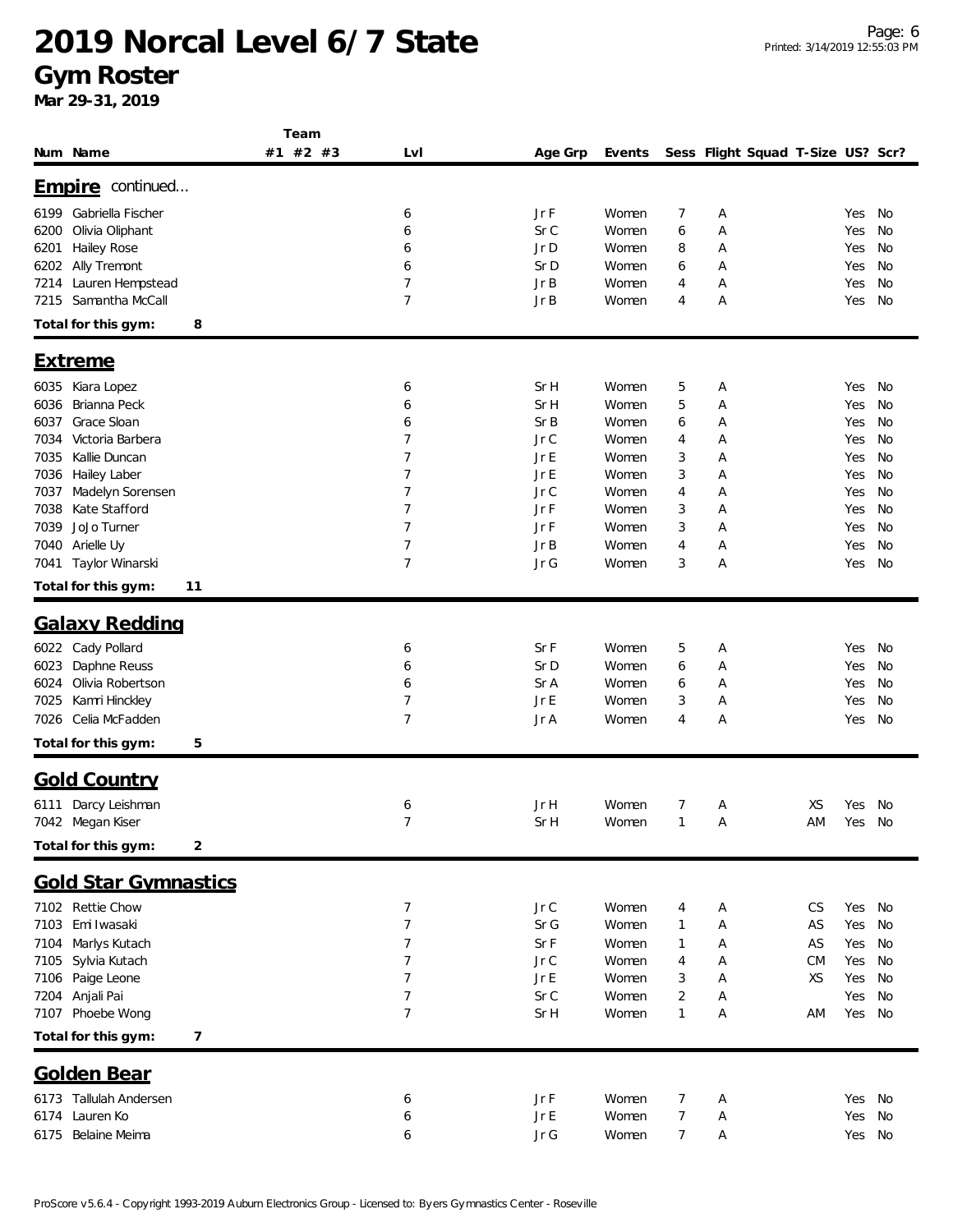#### **Gym Roster**

|                                       | Team     |                |              |        |                |                                   |        |           |
|---------------------------------------|----------|----------------|--------------|--------|----------------|-----------------------------------|--------|-----------|
| Num Name                              | #1 #2 #3 | Lvl            | Age Grp      | Events |                | Sess Flight Squad T-Size US? Scr? |        |           |
| Golden Bear continued                 |          |                |              |        |                |                                   |        |           |
| 6176 CamHan Ngo                       |          | 6              | Jr H         | Women  | 7              | Α                                 | Yes    | No        |
| 6177 Vitality Truthseeker             |          | 6              | Jr B         | Women  | 8              | А                                 | Yes    | No        |
| Madeline Veenstra<br>6178             |          | 6              | Jr B         | Women  | 8              | Α                                 | Yes    | No        |
| 7184<br>Harper Atkisson               |          | 7              | Sr D         | Women  | 2              | А                                 | Yes    | No        |
| 7185<br>Natalie Barbosa               |          | 7              | Jr G         | Women  | 3              | А                                 | Yes    | No        |
| 7186 Mikayla Kelling                  |          | $\overline{7}$ | Jr B         | Women  | 4              | А                                 | Yes    | No        |
| Olivia Lewis<br>7187                  |          | 7              | Sr A         | Women  | 2              | А                                 | Yes    | No        |
| 7188<br>Elizabeth Long                |          | $\overline{7}$ | Jr G         | Women  | 3              | А                                 | Yes    | No        |
| 7189 Abby Miller<br>7190 Sabine Rosen |          | 7<br>7         | Sr E<br>Jr C | Women  | 1              | Α                                 | Yes    | No        |
|                                       |          |                |              | Women  | 4              | Α                                 | Yes    | No        |
| Total for this gym:<br>13             |          |                |              |        |                |                                   |        |           |
| <b>Gym Beat</b>                       |          |                |              |        |                |                                   |        |           |
| 6109 Destiny Edwards                  |          | 6              | Sr A         | Women  | 6              | A                                 | Yes    | No        |
| 7243 Elli Garcia                      |          | $\overline{7}$ | Jr B         | Women  | 4              | Α                                 | Yes    | No        |
| Total for this gym:<br>2              |          |                |              |        |                |                                   |        |           |
| <b>Gymnastics Unitd</b>               |          |                |              |        |                |                                   |        |           |
| 6107 Natalie Davis                    |          | 6              | Jr C         | Women  | 8              | Α                                 | Yes    | No        |
| Leah Ladd<br>6108                     |          | 6              | Sr C         | Women  | 6              | Α                                 | Yes    | No        |
| 7094<br>Eliza Marquez                 |          | 7              | Jr E         | Women  | 3              | Α                                 | Yes    | No        |
| Total for this gym:<br>3              |          |                |              |        |                |                                   |        |           |
| <b>Gymnastics Zone</b>                |          |                |              |        |                |                                   |        |           |
| 7043 Brynna Cohee                     |          | 7              | Jr E         | Women  | 3              | A                                 | Yes    | No        |
| 7044 Sade Muessel                     |          | $\overline{7}$ | Jr G         | Women  | 3              | Α                                 | Yes    | No        |
| 7045 Coralea Wright                   |          | $\overline{7}$ | Jr F         | Women  | 3              | А                                 | Yes    | No        |
| Total for this gym:<br>3              |          |                |              |        |                |                                   |        |           |
| GymStars - Modesto                    |          |                |              |        |                |                                   |        |           |
| 6140 Rhiannon Funtanares              |          | 6              | Jr G         | Women  | 7              | Α                                 | Yes    | <b>No</b> |
| 6141 Kimiko Ramirez                   |          | 6              | JrE          | Women  | $\overline{7}$ | Α                                 | Yes No |           |
| 6142 Kennis Schroeder                 |          | 6              | Jr H         | Women  | 7              | Α                                 | Yes    | No        |
| 6143 Ica Tcruz                        |          | 6              | Sr H         | Women  | 5              | Α                                 | Yes    | No        |
| 7126 Ella Small                       |          | 7              | Jr H         | Women  | 3              | Α                                 | Yes    | No        |
| 7127 Jada Yapp                        |          | $\overline{7}$ | Jr D         | Women  | 4              | Α                                 | Yes No |           |
| Total for this gym:<br>6              |          |                |              |        |                |                                   |        |           |
| GymStars-Stockton                     |          |                |              |        |                |                                   |        |           |
| 6094 Kaylee Gerardot                  |          | 6              | Sr A         | Women  | 6              | A                                 | Yes No |           |
| 6095 Nicole Rodriguez                 |          | 6              | $Jr\; G$     | Women  | 7              | Α                                 | Yes    | No        |
| 6096 Isabella Vierra                  |          | 6              | Sr H         | Women  | 5              | Α                                 | Yes No |           |
| Total for this gym:<br>3              |          |                |              |        |                |                                   |        |           |
| Gymtowne Coastside                    |          |                |              |        |                |                                   |        |           |
| 7191 Sasha Frank                      |          | 7              | Sr D         | Women  | 2              | Α                                 | Yes No |           |
|                                       |          |                |              |        |                |                                   |        |           |
| Total for this gym:<br>1              |          |                |              |        |                |                                   |        |           |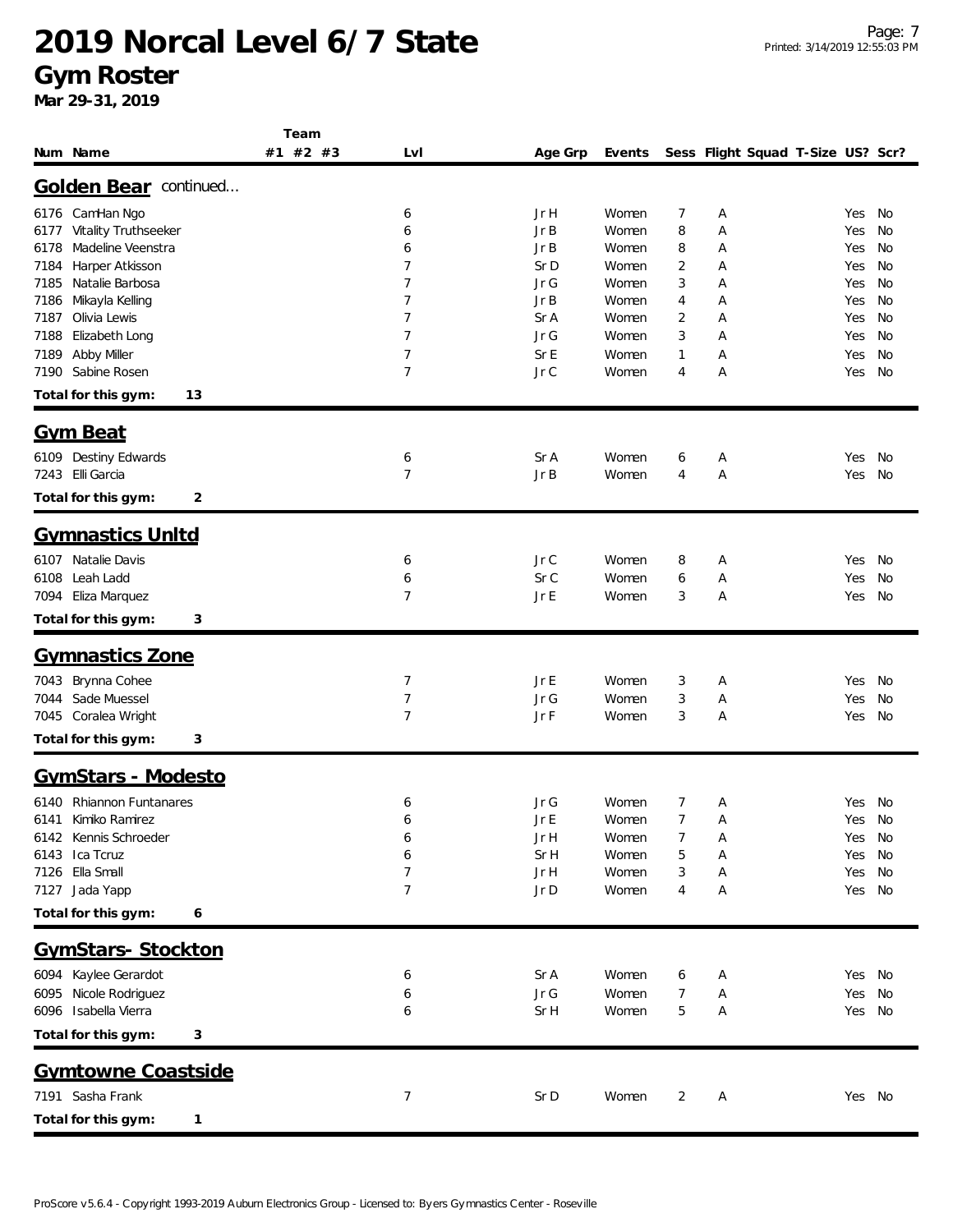**Gym Roster**

|                                                | Team     |                |                 |        |                |   |                                   |    |        |         |
|------------------------------------------------|----------|----------------|-----------------|--------|----------------|---|-----------------------------------|----|--------|---------|
| Num Name                                       | #1 #2 #3 | Lvl            | Age Grp         | Events |                |   | Sess Flight Squad T-Size US? Scr? |    |        |         |
| <b>Gymtowne SSF</b>                            |          |                |                 |        |                |   |                                   |    |        |         |
|                                                |          |                |                 |        |                |   |                                   |    |        |         |
| 7199 Audrey Cheng                              |          | 7              | Jr F            | Women  | 3              | Α |                                   |    | Yes    | No      |
| Darlene Harsana<br>7200                        |          | 7              | Sr D            | Women  | 2              | Α |                                   |    | Yes    | No      |
| Kay Hildebrand<br>7201                         |          | 7              | Sr B            | Women  | 2              | Α |                                   |    | Yes    | No      |
| 7202<br>Jamie Luu                              |          | 7              | Sr C            | Women  | 2              | Α |                                   |    | Yes    | No      |
| Adrienne Yahiro<br>7203                        |          | $\overline{7}$ | Sr E            | Women  | 1              | Α |                                   |    | Yes    | No      |
| Total for this gym:<br>5                       |          |                |                 |        |                |   |                                   |    |        |         |
| <u>Gymworld</u>                                |          |                |                 |        |                |   |                                   |    |        |         |
| Hannah Jackson<br>6221                         |          |                | Sr G            | Women  | 5              |   |                                   |    |        | No      |
|                                                |          | 6              |                 |        |                | Α |                                   |    | Yes    |         |
| Sierra Lazzarini<br>6123<br>Paula Zachariassen |          | 6              | Sr D            | Women  | 6              | Α |                                   |    | Yes    | No      |
| 6124                                           |          | 6              | Sr D            | Women  | 6              | Α |                                   |    | Yes    | No      |
| Total for this gym:<br>3                       |          |                |                 |        |                |   |                                   |    |        |         |
| <u>IGC</u>                                     |          |                |                 |        |                |   |                                   |    |        |         |
| 7205 Victoria Zeigler                          |          | 7              | Sr H            | Women  | $\mathbf{1}$   | Α |                                   |    | Yes No |         |
|                                                |          |                |                 |        |                |   |                                   |    |        |         |
| Total for this gym:<br>$\mathbf{1}$            |          |                |                 |        |                |   |                                   |    |        |         |
| Lee's United                                   |          |                |                 |        |                |   |                                   |    |        |         |
| 6112 Hannah Yaeger                             |          | 6              | Sr G            | Women  | 5              | Α |                                   | AM | Yes    | No      |
| Total for this gym:<br>$\mathbf{1}$            |          |                |                 |        |                |   |                                   |    |        |         |
|                                                |          |                |                 |        |                |   |                                   |    |        |         |
| <b>Liberty</b>                                 |          |                |                 |        |                |   |                                   |    |        |         |
| Brooke Boneberg<br>6049                        |          | 6              | Jr F            | Women  | 7              | Α |                                   |    | Yes    | No      |
| Savannah Lewis<br>6050                         |          | 6              | Jr D            | Women  | 8              | Α |                                   |    | Yes    | No      |
| Chloe Mendoza<br>6051                          |          | 6              | Jr E            | Women  | 7              | Α |                                   |    | Yes    | No      |
| 6052<br>Samantha Morimoto                      |          | 6              | $JrC$           | Women  | 8              | Α |                                   |    | Yes    | No      |
| Roz Smithwick<br>6053                          |          | 6              | Sr A            | Women  | 6              | Α |                                   |    | Yes    | No      |
| 7052<br>Sydney Barnhill                        |          | 7              | Sr A            | Women  | $\overline{2}$ | А |                                   |    | Yes    | No      |
| Dara Blanchard<br>7053                         |          | 7              | Sr B            | Women  | 2              | Α |                                   |    | Yes    | No      |
| Aaliyah Campos<br>7054                         |          | 7              | Jr A            | Women  | 4              | А |                                   |    | Yes    | No      |
| 7115 Alicia Deras                              |          | 7              | Sr H            | Women  | 1              | Α |                                   |    | Yes    | No      |
| <del>7055 Brooke Harris</del>                  |          |                | Jr A            | Women  |                |   |                                   |    | Yes    | $V_{c}$ |
| 7056 Kate Harris                               |          |                | <del>Jr A</del> | Women  |                |   |                                   |    | Yes    | Yes     |
| 7057 Winter Jones                              |          | 7              | Jr C            | Women  | 4              | Α |                                   |    | Yes    | No      |
| 7058 Sasha Koriabine                           |          | 7              | Jr F            | Women  | 3              | Α |                                   |    | Yes    | No      |
| 7059 London Joie Moldre                        |          | $\overline{7}$ | Jr A            | Women  | 4              | Α |                                   |    | Yes No |         |
| Total for this gym:<br>14                      |          |                |                 |        |                |   |                                   |    |        |         |
|                                                |          |                |                 |        |                |   |                                   |    |        |         |
| <u>Luna</u>                                    |          |                |                 |        |                |   |                                   |    |        |         |
| 6125 Kiana Henderson                           |          | 6              | Sr H            | Women  | 5              | Α |                                   |    | Yes    | No      |
| 6126 Erin Kerns                                |          | 6              | Sr H            | Women  | 5              | Α |                                   |    | Yes    | No      |
| 6229 Halima Watson                             |          | 6              | Jr F            | Women  | 7              | Α |                                   |    | Yes No |         |
| Total for this gym:<br>3                       |          |                |                 |        |                |   |                                   |    |        |         |
| <b>Marin Elite</b>                             |          |                |                 |        |                |   |                                   |    |        |         |
| 6110 Ani Svendsen                              |          | 6              | Sr G            | Women  | 5              | Α |                                   |    | Yes    | No      |
| Ellie Ahnemann<br>7095                         |          | 7              | Sr B            | Women  | $\overline{c}$ | Α |                                   |    | Yes    | No      |
| 7096 Rhea McKenzie                             |          | 7              | Sr F            | Women  | 1              | А |                                   |    | Yes No |         |
|                                                |          |                |                 |        |                |   |                                   |    |        |         |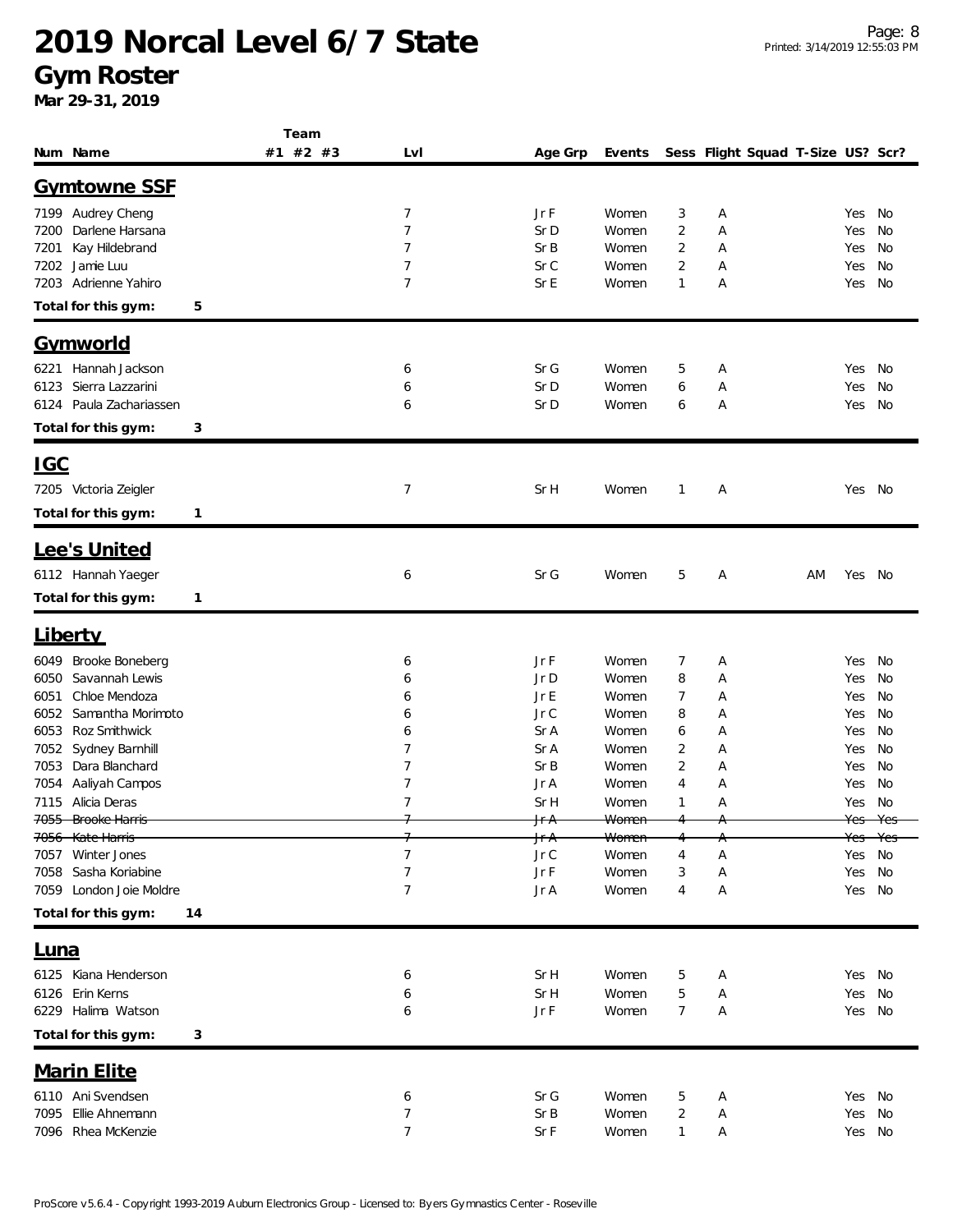**Gym Roster**

**Mar 29-31, 2019**

| Num Name                                                                                                                                                                                                                                    | Team<br>#1 #2 #3 | Lvl                                                            | Age Grp                                                      | Events                                                               |                                               |                                      | Sess Flight Squad T-Size US? Scr?                   |                                                      |                                              |
|---------------------------------------------------------------------------------------------------------------------------------------------------------------------------------------------------------------------------------------------|------------------|----------------------------------------------------------------|--------------------------------------------------------------|----------------------------------------------------------------------|-----------------------------------------------|--------------------------------------|-----------------------------------------------------|------------------------------------------------------|----------------------------------------------|
| Marin Elite continued                                                                                                                                                                                                                       |                  |                                                                |                                                              |                                                                      |                                               |                                      |                                                     |                                                      |                                              |
| Marina Munoz Ledo<br>7097<br>Cassie Peterson<br>7098<br>Kendall Russillo<br>7099<br>Kristen Slatter<br>7100<br>Total for this gym:                                                                                                          | 7                | 7<br>$\overline{7}$<br>7<br>$\overline{7}$                     | Sr G<br>Sr H<br>Jr A<br>Jr C                                 | Women<br>Women<br>Women<br>Women                                     | 1<br>1<br>4<br>4                              | Α<br>Α<br>Α<br>Α                     |                                                     | Yes<br>Yes<br>Yes<br>Yes                             | No<br>No<br>No<br>No                         |
| Menlo Sparks Gym                                                                                                                                                                                                                            |                  |                                                                |                                                              |                                                                      |                                               |                                      |                                                     |                                                      |                                              |
| Natalie Tantisira<br>6034<br>Abby Kessler<br>7032<br>Jessica Ng<br>7033<br>Total for this gym:                                                                                                                                              | 3                | 6<br>7<br>7                                                    | Sr D<br>Sr H<br>Sr G                                         | Women<br>Women<br>Women                                              | 6<br>$\mathbf{1}$<br>1                        | Α<br>Α<br>Α                          |                                                     | Yes<br>Yes<br>Yes                                    | No<br>No<br>No                               |
| <b>Monterey Bay</b>                                                                                                                                                                                                                         |                  |                                                                |                                                              |                                                                      |                                               |                                      |                                                     |                                                      |                                              |
| 6181 Aria Asmuth<br>Joy Tanner<br>6182<br>Fiona Hirschfield<br>7196<br>Averie Nguyen<br>7197<br>7198 Ali Oliver<br>Total for this gym:                                                                                                      | 5                | 6<br>6<br>7<br>7<br>7                                          | Sr F<br>Sr G<br>Sr B<br>Jr E<br>Sr G                         | Women<br>Women<br>Women<br>Women<br>Women                            | 5<br>5<br>$\overline{2}$<br>3<br>$\mathbf{1}$ | Α<br>Α<br>Α<br>Α<br>Α                | CL<br><b>CM</b><br>ΑM                               | Yes<br>Yes<br>Yes<br>Yes<br>Yes                      | No<br>No<br>No<br>No<br>No                   |
| <b>North Bay</b><br>Abigail Diemecke<br>6127<br>Lauryn Johnson<br>6128<br><b>Riley Medeiros</b><br>6129<br>Cierra Tan<br>6209<br>Dreah Bernstine<br>7116<br>Eliani Pingol<br>7117<br>Jennifer Quintero<br>7118<br>Columbia Stratton<br>7119 |                  | 6<br>6<br>6<br>6<br>7<br>7<br>$\overline{7}$<br>$\overline{7}$ | Jr D<br>Jr A<br>Jr D<br>Sr G<br>Jr A<br>Jr A<br>Jr F<br>Jr G | Women<br>Women<br>Women<br>Women<br>Women<br>Women<br>Women<br>Women | 8<br>8<br>8<br>5<br>4<br>4<br>3<br>3          | Α<br>Α<br>Α<br>Α<br>Α<br>Α<br>Α<br>Α | CL<br>AS<br>AS<br>AS<br>СM<br><b>CM</b><br>ΑM<br>ΑM | Yes<br>Yes<br>Yes<br>Yes<br>Yes<br>Yes<br>Yes<br>Yes | No<br>No<br>No<br>No<br>No<br>No<br>No<br>No |
| Total for this gym:                                                                                                                                                                                                                         | 8                |                                                                |                                                              |                                                                      |                                               |                                      |                                                     |                                                      |                                              |
| <b>NOV</b><br>6157 Mary Burgess<br>Sarah Jackson<br>6158<br>Elise Jonas-Delson<br>6159<br>7145<br>Gaby Baylon<br>Maeve O'Brien<br>7146<br>Kendall Templeton<br>7147                                                                         |                  | 6<br>6<br>6<br>$\overline{7}$<br>7<br>$\overline{7}$           | Sr F<br>Sr D<br>Sr H<br>Sr G<br>Sr F<br>Sr F                 | Women<br>Women<br>Women<br>Women<br>Women<br>Women                   | 5<br>6<br>5<br>1<br>1<br>$\mathbf{1}$         | Α<br>Α<br>Α<br>Α<br>Α<br>Α           | AS<br>AS<br>AS<br>AS<br>AS<br>AS                    | Yes<br>Yes<br>Yes<br>Yes<br>Yes<br>Yes               | No<br>No<br>No<br>No<br>No<br>No             |
| Total for this gym:                                                                                                                                                                                                                         | 6                |                                                                |                                                              |                                                                      |                                               |                                      |                                                     |                                                      |                                              |
| <u>Ohana</u><br>6172 Ayla Ferrell<br>Total for this gym:                                                                                                                                                                                    | 1                | 6                                                              | Sr G                                                         | Women                                                                | 5                                             | Α                                    |                                                     | Yes No                                               |                                              |
| Oroville<br>7163 Aniah Helm<br>7164 Aubrey Pejsa<br>7165 Hannah Seymour<br>Total for this gym:                                                                                                                                              | 3                | 7<br>$\boldsymbol{7}$<br>$\overline{\mathcal{I}}$              | Jr D<br>$Jr\; G$<br>Sr F                                     | Women<br>Women<br>Women                                              | 4<br>3<br>$\mathbf{1}$                        | Α<br>А<br>А                          |                                                     | Yes<br>Yes<br>Yes No                                 | No<br>No                                     |

ProScore v5.6.4 - Copyright 1993-2019 Auburn Electronics Group - Licensed to: Byers Gymnastics Center - Roseville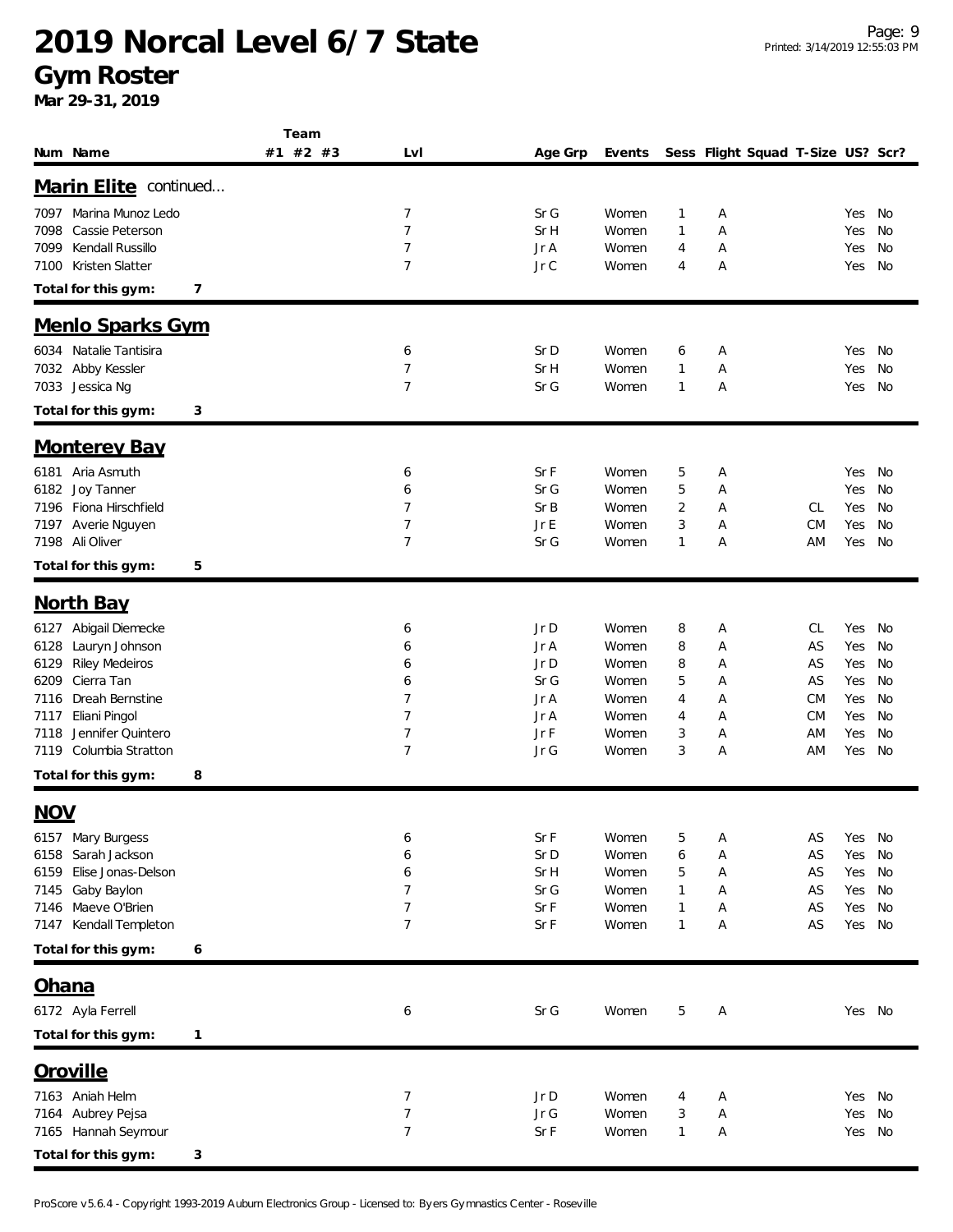**Gym Roster**

|                              | Team     |     |         |        |                |   |                                   |           |        |    |
|------------------------------|----------|-----|---------|--------|----------------|---|-----------------------------------|-----------|--------|----|
| Num Name                     | #1 #2 #3 | Lvl | Age Grp | Events |                |   | Sess Flight Squad T-Size US? Scr? |           |        |    |
| Pacific Edge                 |          |     |         |        |                |   |                                   |           |        |    |
|                              |          |     |         |        |                |   |                                   |           |        |    |
| 6100 Alyssa Bongato          |          | 6   | Jr H    | Women  | 7              | Α |                                   |           | Yes    | No |
| Aleiyah Ferrer<br>6101       |          | 6   | Jr E    | Women  | 7              | А |                                   |           | Yes    | No |
| Emma Hether<br>6102          |          | 6   | Jr C    | Women  | 8              | Α |                                   |           | Yes    | No |
| Cristell James<br>6103       |          | 6   | Sr E    | Women  | 5              | Α |                                   |           | Yes    | No |
| Jasmine Morais<br>6104       |          | 6   | Jr D    | Women  | 8              | Α |                                   |           | Yes    | No |
| Kortney Spencer<br>6105      |          | 6   | Sr F    | Women  | 5              | Α |                                   |           | Yes    | No |
| Paisley Torres<br>6216       |          | 6   | Jr B    | Women  | 8              | А |                                   |           | Yes    | No |
| Kendall Woods<br>6106        |          | 6   | Sr F    | Women  | 5              | Α |                                   |           | Yes    | No |
| 8<br>Total for this gym:     |          |     |         |        |                |   |                                   |           |        |    |
| <b>Pacific West</b>          |          |     |         |        |                |   |                                   |           |        |    |
| 6113 Arzou Katyal            |          | 6   | Jr A    | Women  | 8              | А |                                   | CS        | Yes    | No |
| Maitri Kurane<br>6114        |          | 6   | Jr G    | Women  | 7              | Α |                                   | XS        | Yes    | No |
| Sophia Lopez<br>6219         |          | 6   | Jr B    | Women  | 8              | А |                                   | <b>CM</b> | Yes    | No |
| Alyssa Rasmussen<br>6115     |          | 6   | Jr C    | Women  | 8              | Α |                                   | CL        | Yes    | No |
| Ariana Saha<br>6116          |          | 6   | Jr B    | Women  | 8              | Α |                                   | CL        | Yes    | No |
| Tiana Saha<br>6117           |          | 6   | Jr G    | Women  | 7              | Α |                                   | XS        | Yes    | No |
| 6118 Aiyana Thomas           |          | 6   | Sr A    | Women  | 6              | А |                                   | XS        | Yes    | No |
|                              |          |     |         |        |                |   |                                   |           |        |    |
| Total for this gym:<br>7     |          |     |         |        |                |   |                                   |           |        |    |
| Peninsula                    |          |     |         |        |                |   |                                   |           |        |    |
| 6076 Emerson-Elyse Barajas   |          | 6   | Jr B    | Women  | 8              | Α |                                   |           | Yes    | No |
| Alex Dickson<br>6077         |          | 6   | Jr D    | Women  | 8              | Α |                                   |           | Yes    | No |
| Sasha Johnson<br>6078        |          | 6   | Jr A    | Women  | 8              | Α |                                   |           | Yes    | No |
| Juliet Klinke<br>6079        |          | 6   | Jr D    | Women  | 8              | Α |                                   |           | Yes    | No |
| 6080<br><b>Bryce Kupbens</b> |          | 6   | Jr F    | Women  | 7              | А |                                   |           | Yes    | No |
| Emmaline Dotson<br>7075      |          | 7   | Sr D    | Women  | 2              | Α |                                   |           | Yes    | No |
| Simone Gressler<br>7076      |          | 7   | Jr H    | Women  | 3              | А |                                   |           | Yes    | No |
|                              |          |     |         |        |                |   |                                   |           |        |    |
| 7<br>Total for this gym:     |          |     |         |        |                |   |                                   |           |        |    |
| Performance Athletic         |          |     |         |        |                |   |                                   |           |        |    |
| 6135 Claire Cisney           |          | 6   | Jr B    | Women  | 8              | Α |                                   | CM        | Yes No |    |
| 6136 Penelope Garcia         |          | 6   | JrF     | Women  | $\overline{7}$ | Α |                                   | CL        | Yes No |    |
| 6137 Nikki Krenn             |          | 6   | Sr E    | Women  | 5              | А |                                   | CL        | Yes    | No |
| 6138 Sarae Perez             |          | 6   | Sr A    | Women  | 6              | Α |                                   | CL        | Yes    | No |
| 6139 Isabella Sandoval       |          | 6   | Jr A    | Women  | 8              | Α |                                   | <b>CM</b> | Yes    | No |
| 7125 Tia Dana                |          | 7   | Sr G    | Women  | 1              | Α |                                   | AS        | Yes    | No |
| Total for this gym:<br>6     |          |     |         |        |                |   |                                   |           |        |    |
| <u>RCG</u>                   |          |     |         |        |                |   |                                   |           |        |    |
|                              |          |     |         |        |                |   |                                   |           |        |    |
| 6045 Macy Bode               |          | 6   | JrB     | Women  | 8              | Α |                                   | СM        | Yes    | No |
| 6027 Riley Cress             |          | 6   | Sr F    | Women  | 5              | А |                                   | AS        | Yes    | No |
| 6028 Kelli Koressel          |          | 6   | Sr E    | Women  | 5              | А |                                   | ΑM        | Yes    | No |
| 6180 Emily Pesch             |          | 6   | Sr B    | Women  | 6              | Α |                                   | AS        | Yes    | No |
| Total for this gym:<br>4     |          |     |         |        |                |   |                                   |           |        |    |
| <b>REG</b>                   |          |     |         |        |                |   |                                   |           |        |    |
| 6025 Marissa Beyer           |          | 6   | Sr H    | Women  | 5              | Α |                                   |           | Yes    | No |
|                              |          |     |         |        |                |   |                                   |           |        |    |
| 6026 Gwendolyn Brockett      |          | 6   | Jr H    | Women  | 7              | Α |                                   |           | Yes No |    |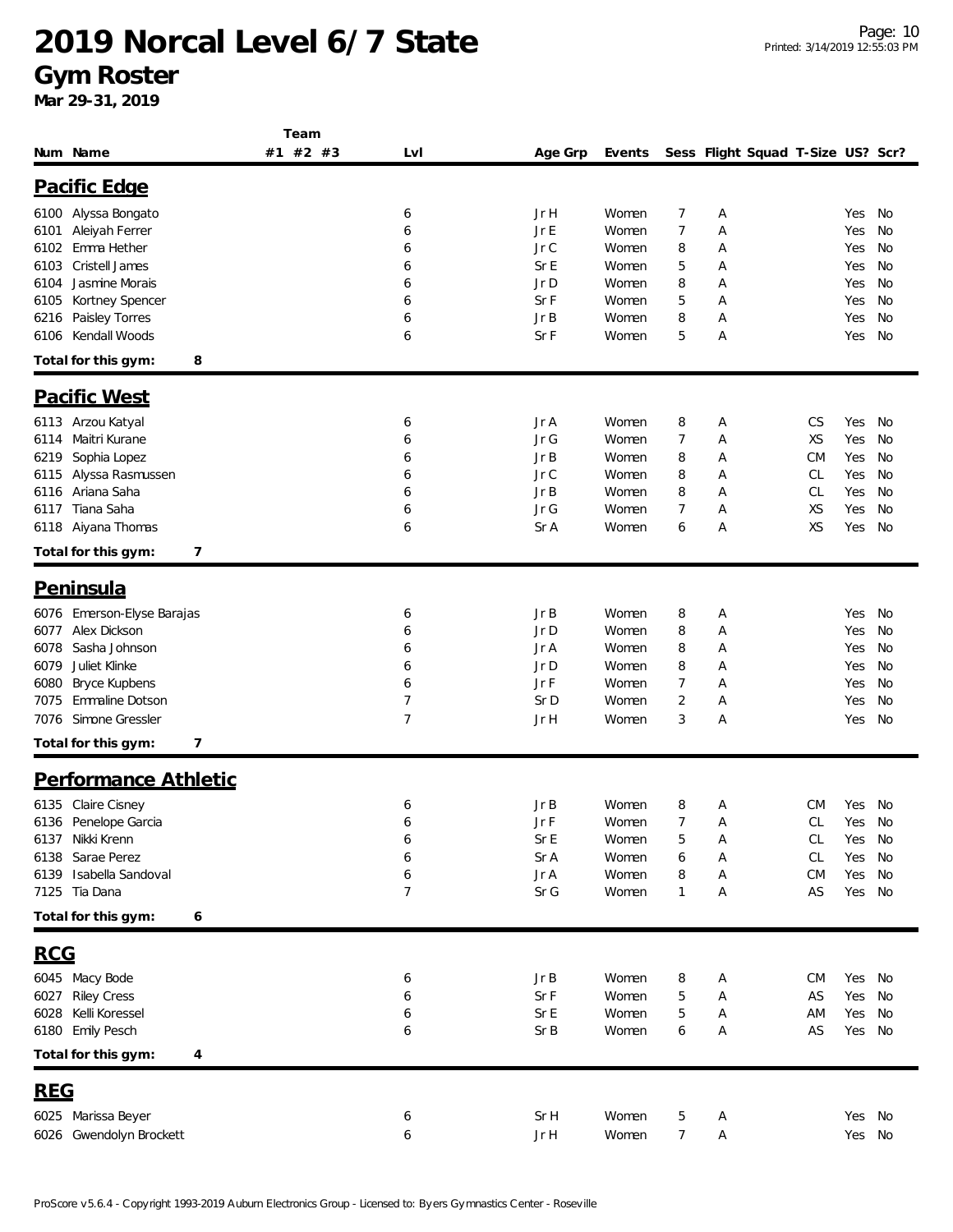**Gym Roster**

|                                                          | Team     |                     |              |                |              |                                   |          |               |          |
|----------------------------------------------------------|----------|---------------------|--------------|----------------|--------------|-----------------------------------|----------|---------------|----------|
| Num Name                                                 | #1 #2 #3 | LvI                 | Age Grp      | Events         |              | Sess Flight Squad T-Size US? Scr? |          |               |          |
|                                                          |          |                     |              |                |              |                                   |          |               |          |
| REG continued                                            |          |                     |              |                |              |                                   |          |               |          |
| Amelia Cosci<br>6031                                     |          | 6                   | SrB          | Women          | 6            | Α                                 |          | Yes           | No       |
| Annabella Cosci<br>6032                                  |          | 6                   | Sr B         | Women          | 6            | Α                                 |          | Yes           | No       |
| Haven Koehler<br>6033                                    |          | 6                   | SrF          | Women          | 5            | Α                                 |          | Yes           | No       |
| Layla O'Connor<br>7027                                   |          | 7                   | Sr A         | Women          | 2            | Α                                 |          | Yes           | No       |
| Stella Salmonson<br>7028                                 |          | $\overline{7}$      | Jr G         | Women          | 3            | Α                                 |          | Yes           | No       |
| Grace Sheehan<br>7029                                    |          | 7                   | Jr C         | Women          | 4            | Α                                 |          | Yes           | No       |
| Elizabeth Snyder<br>7030                                 |          | $\overline{7}$      | Sr G         | Women          | $\mathbf{1}$ | Α                                 |          | Yes           | No       |
| Talja Vazquez Adams<br>7031                              |          | 7                   | Sr D         | Women          | 2            | А                                 |          | Yes           | No       |
| Total for this gym:<br>10                                |          |                     |              |                |              |                                   |          |               |          |
| Riley's                                                  |          |                     |              |                |              |                                   |          |               |          |
| 6059 Nicole Nivens                                       |          |                     | Sr H         | Women          |              |                                   |          |               |          |
| 6060 May Parkhurst                                       |          | 6<br>6              | Sr F         | Women          | 5<br>5       | Α<br>А                            | AS<br>XS | Yes<br>Yes    | No<br>No |
|                                                          |          |                     |              |                |              |                                   |          |               |          |
| Total for this gym:<br>2                                 |          |                     |              |                |              |                                   |          |               |          |
| <b>Rising Star</b>                                       |          |                     |              |                |              |                                   |          |               |          |
| 6169 Chloe Chavez                                        |          | 6                   | Sr H         | Women          | 5            | Α                                 |          | Yes           | No       |
| Madison Evans<br>7180                                    |          | $\overline{7}$      | Jr H         | Women          | 3            | Α                                 |          | Yes           | No       |
| Lillian Thrasher<br>7181                                 |          | 7                   | Sr C         | Women          | 2            | Α                                 |          | Yes           | No       |
| 7182 Abby Trevino                                        |          | $\overline{7}$      | Sr C         | Women          | 2            | Α                                 |          | Yes           | No       |
| Total for this gym:<br>4                                 |          |                     |              |                |              |                                   |          |               |          |
|                                                          |          |                     |              |                |              |                                   |          |               |          |
| <b>Rock Solid</b>                                        |          |                     |              |                |              |                                   |          |               |          |
| 6081 Sloan Applegarth                                    |          | 6                   | Sr D         | Women          | 6            | Α                                 |          | Yes No        |          |
| Total for this gym:<br>1                                 |          |                     |              |                |              |                                   |          |               |          |
| Rodina                                                   |          |                     |              |                |              |                                   |          |               |          |
|                                                          |          |                     |              |                |              |                                   |          |               |          |
| <b>Beverly Coats-Walters</b><br>6097                     |          | 6                   | Sr G         | Women          | 5            | Α                                 | ΑM       | Yes           | No       |
| Arsenia Shakirova<br>6098<br>6099<br><b>Tresor Tatum</b> |          | 6                   | Sr E<br>Jr E | Women          | 5            | Α                                 | ΑM<br>AS | Yes           | No       |
|                                                          |          | 6<br>$\overline{7}$ | Jr D         | Women          | 7            | Α                                 |          | Yes           | No       |
| 7088<br>Maliya Burris<br>7089 Bella Franklin             |          | 7                   |              | Women          | 4<br>4       | Α<br>Α                            | AS       | Yes           | No       |
| 7090 Victoria Paulo                                      |          | 7                   | Jr A<br>Jr G | Women<br>Women | 3            | Α                                 | СM<br>AS | Yes No<br>Yes | No       |
| 7091 Azaria Purdy                                        |          | 7                   | Sr G         | Women          | 1            | Α                                 | ΑM       | Yes           | No       |
| 7092 Aurora Thao                                         |          | 7                   | Jr A         | Women          | 4            | Α                                 | AS       | Yes           | No       |
| 7093 Aniyah Watkins                                      |          | $\overline{7}$      | JrB          | Women          | 4            | Α                                 | AS       | Yes No        |          |
|                                                          |          |                     |              |                |              |                                   |          |               |          |
| Total for this gym:<br>9                                 |          |                     |              |                |              |                                   |          |               |          |
| <b>Royal Gymnastics</b>                                  |          |                     |              |                |              |                                   |          |               |          |
| 7245 Adrianna Altamirano                                 |          | 7                   | Sr G         | Women          | $\mathbf{1}$ | Α                                 |          | Yes No        |          |
| 7229 Pia Calub                                           |          | $\overline{7}$      | Sr A         | Women          | 2            | Α                                 |          | Yes           | No       |
| 7230 Ciera Chan                                          |          | 7                   | Sr E         | Women          | $\mathbf{1}$ | Α                                 |          | Yes           | No       |
| 7231 Alexa Hart                                          |          | 7                   | Sr D         | Women          | 2            | Α                                 |          | Yes           | No       |
| Valerie Llacuna<br>7232                                  |          | $\overline{7}$      | Sr G         | Women          | 1            | Α                                 |          | Yes           | No       |
| Madison Mash<br>7233                                     |          | 7                   | Sr E         | Women          | 1            | Α                                 |          | Yes           | No       |
| Amyah Moore<br>7234                                      |          | 7                   | Sr B         | Women          | 2            | Α                                 |          | Yes           | No       |
| 7246 Belle Schmidt                                       |          | 7                   | JrE          | Women          | 3            | Α                                 |          | Yes No        |          |
| Total for this gym:<br>8                                 |          |                     |              |                |              |                                   |          |               |          |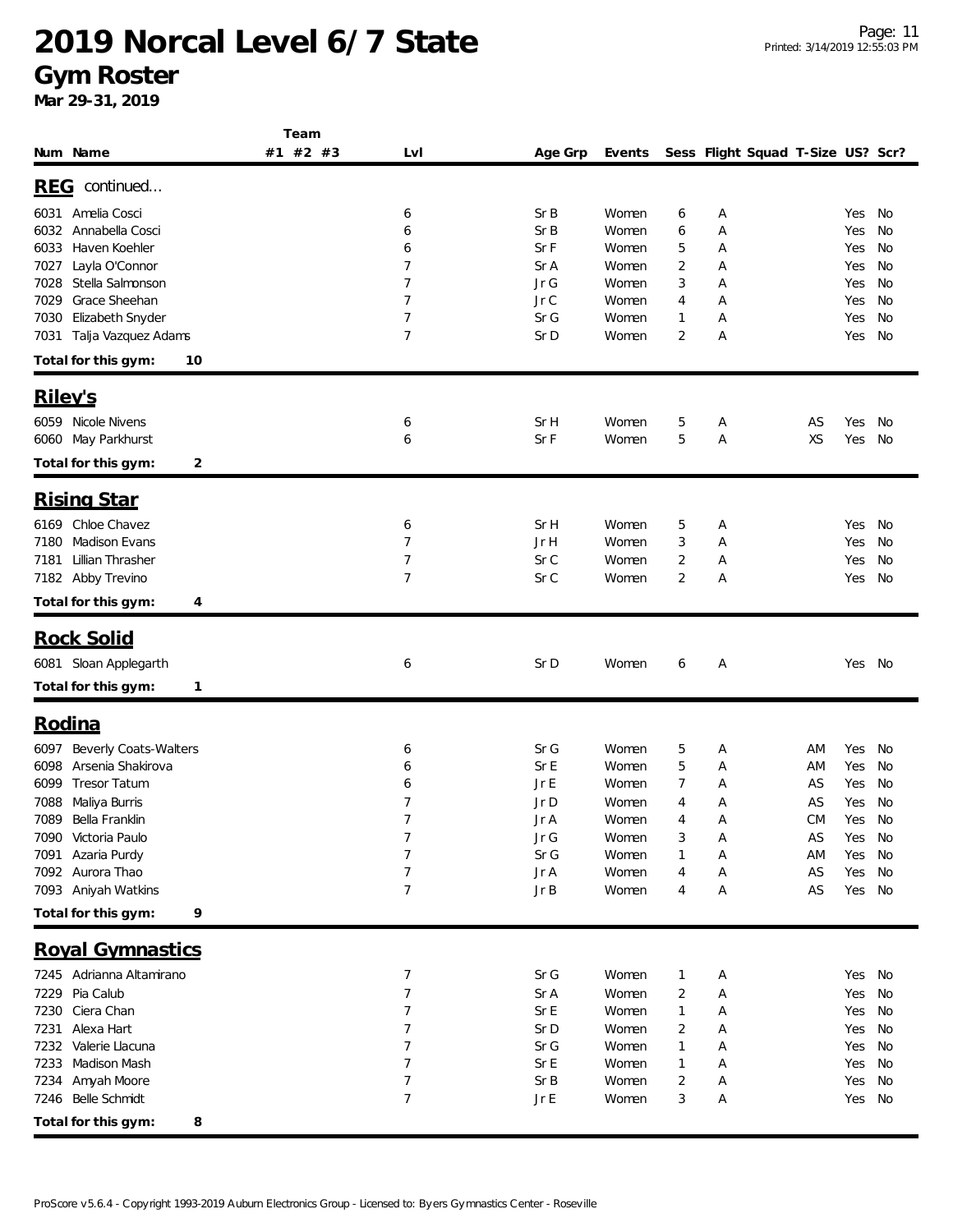#### **Gym Roster**

|             |                           | Team     |                |            |        |   |                                   |           |        |    |
|-------------|---------------------------|----------|----------------|------------|--------|---|-----------------------------------|-----------|--------|----|
|             | Num Name                  | #1 #2 #3 | Lvl            | Age Grp    | Events |   | Sess Flight Squad T-Size US? Scr? |           |        |    |
|             |                           |          |                |            |        |   |                                   |           |        |    |
|             | <b>San Mateo</b>          |          |                |            |        |   |                                   |           |        |    |
|             | 6160 Cailin Dewell        |          | 6              | Jr A       | Women  | 8 | Α                                 |           | Yes    | No |
| 6161        | Suravi Dhar               |          | 6              | Sr C       | Women  | 6 | Α                                 |           | Yes    | No |
| 6162        | Nika Kalinovski           |          | 6              | Jr C       | Women  | 8 | Α                                 |           | Yes    | No |
| 6163        | Victoria Kwok             |          | 6              | Jr C       | Women  | 8 | Α                                 |           | Yes    | No |
| 6164        | Sabrina Lien              |          | 6              | Jr A       | Women  | 8 | Α                                 |           | Yes    | No |
| 6165        | Scarlett Zerber           |          | 6              | Sr B       | Women  | 6 | Α                                 |           | Yes    | No |
| 7148        | Brooklyn Arcenal          |          | 7              | Sr C       | Women  | 2 | Α                                 |           | Yes    | No |
| 7149        | Izzie Gattey              |          | 7              | Jr G       | Women  | 3 | Α                                 |           | Yes    | No |
| 7150        | Natalie Gebhart           |          | 7              | Sr E       | Women  | 1 | Α                                 |           | Yes    | No |
| 7151        | Ava Goh                   |          | 7              | Jr D       | Women  | 4 | Α                                 |           | Yes    | No |
| 7152        | Mia Hunt                  |          | 7              | Sr E       | Women  | 1 | Α                                 |           | Yes    | No |
| 7153        | Lilla Kuziemko            |          | 7              | Jr C       | Women  | 4 | Α                                 |           | Yes    | No |
| 7154        | Madi Lam                  |          | 7              | Jr H       | Women  | 3 | Α                                 |           | Yes    | No |
| 7155        | Justine Leparmentier      |          | 7              | Sr E       | Women  | 1 | Α                                 |           | Yes    | No |
| 7156        | Lucy Maayeh               |          | 7              | Jr B       | Women  | 4 | Α                                 |           | Yes    | No |
| 7157        | <b>Tiffany Neher</b>      |          | 7              | SrB        | Women  | 2 | Α                                 |           | Yes    | No |
| 7158        | Jackie Oh                 |          | 7              | Jr C       | Women  | 4 | Α                                 |           | Yes    | No |
| 7159        | Natalie Rodriguez         |          | 7              | Jr C       | Women  | 4 | Α                                 |           | Yes    | No |
| 7160        | Mia Vigil                 |          | 7              | Sr A       | Women  | 2 | Α                                 |           | Yes    | No |
| 7161        | Shayla Wong               |          | 7              | Sr C       | Women  | 2 | Α                                 |           | Yes    | No |
| 7162        | Anabelle Yujuico          |          | $\overline{7}$ | Jr B       | Women  | 4 | Α                                 |           | Yes    | No |
|             |                           |          |                |            |        |   |                                   |           |        |    |
|             | Total for this gym:<br>21 |          |                |            |        |   |                                   |           |        |    |
|             |                           |          |                |            |        |   |                                   |           |        |    |
|             | Santa Rosa                |          |                |            |        |   |                                   |           |        |    |
| 6148        | Mel Barragan              |          | 6              | Jr F       | Women  | 7 | Α                                 |           | Yes    | No |
| 6149        | Kyleiah Cantiberos-Igaya  |          | 6              | Jr F       | Women  | 7 | Α                                 |           | Yes    | No |
| 6150        | Liliana Guzman            |          | 6              | Jr F       | Women  | 7 | Α                                 |           | Yes    | No |
| 6151        | Carlyana Kwong            |          | 6              | Sr C       | Women  | 6 | Α                                 |           | Yes    | No |
| 6152        | Gigi Navarro              |          | 6              | Jr A       | Women  | 8 | Α                                 |           | Yes    | No |
| 6153        | Adelia Occhipinti         |          | 6              | Jr A       | Women  | 8 | Α                                 |           | Yes    | No |
| 6154        | Alexia Vigil              |          | 6              | Jr C       | Women  | 8 | Α                                 |           | Yes    | No |
| 6155        | Izzy Weaver               |          | 6              | Sr E       | Women  | 5 | Α                                 |           | Yes    | No |
| 7138        | Sophie Bodeen             |          | 7              | $\rm Sr~A$ | Women  | 2 | Α                                 |           | Yes    | No |
|             | 7139 Taylor Gandy         |          | $\overline{7}$ | Sr G       | Women  | 1 | Α                                 |           | Yes    | No |
|             | 7140 Mackenzie Lynn       |          | 7              | Sr B       | Women  | 2 | $\mathsf{A}$                      |           | Yes No |    |
|             |                           |          |                |            |        |   |                                   |           |        |    |
|             | Total for this gym:<br>11 |          |                |            |        |   |                                   |           |        |    |
| <b>SCGC</b> |                           |          |                |            |        |   |                                   |           |        |    |
|             | 7192 Lainey Holden        |          | 7              | Jr B       | Women  | 4 | Α                                 | <b>CM</b> | Yes No |    |
|             | 7193 Maile Holden         |          | 7              | Jr B       | Women  | 4 | Α                                 | <b>CM</b> | Yes    | No |
| 7194        | Kaia Mangus               |          | 7              | Jr C       | Women  | 4 | Α                                 | XS        | Yes    | No |
|             | 7195 Mei Nee              |          | $\overline{7}$ | Jr C       | Women  | 4 | Α                                 | XS        | Yes No |    |
|             |                           |          |                |            |        |   |                                   |           |        |    |
|             | Total for this gym:<br>4  |          |                |            |        |   |                                   |           |        |    |
|             | <b>TEC Gymnastics</b>     |          |                |            |        |   |                                   |           |        |    |
|             | 6042 Maya Rodriquez       |          | 6              | Jr A       | Women  | 8 | Α                                 | <b>CM</b> | Yes No |    |
|             | 6043 Chloe Stansbury      |          | 6              | Sr B       | Women  | 6 | Α                                 | AS        | Yes    | No |
|             | 6044 Audrina Williamson   |          | 6              | $JrC$      | Women  | 8 | Α                                 | <b>CM</b> | Yes No |    |
|             |                           |          |                |            |        |   |                                   |           |        |    |
|             | Total for this gym:<br>3  |          |                |            |        |   |                                   |           |        |    |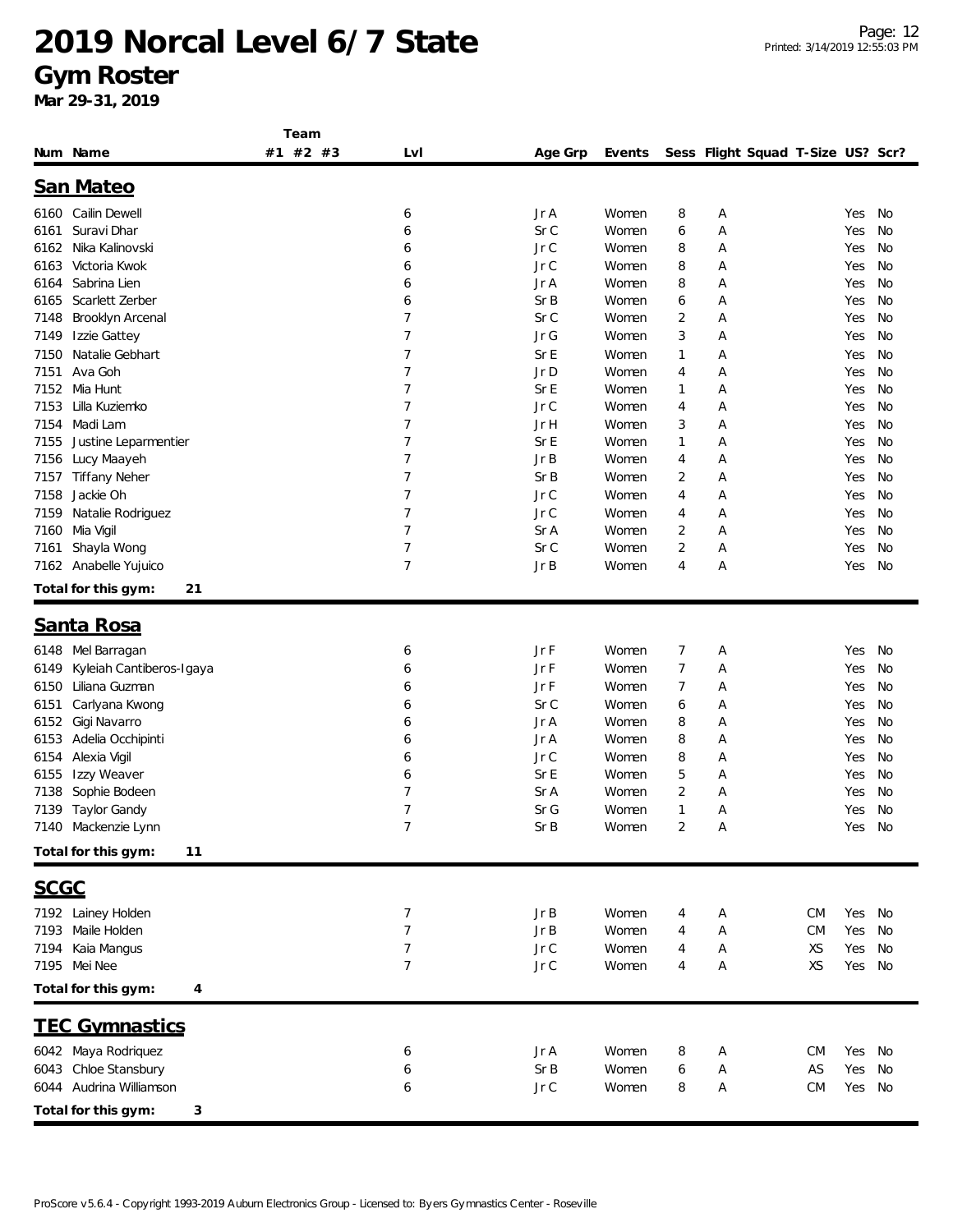#### **Gym Roster**

|                             |    | Team     |                |  |         |        |                |                                   |    |     |    |  |
|-----------------------------|----|----------|----------------|--|---------|--------|----------------|-----------------------------------|----|-----|----|--|
| Num Name                    |    | #1 #2 #3 | Lvl            |  | Age Grp | Events |                | Sess Flight Squad T-Size US? Scr? |    |     |    |  |
| <b>Technique</b>            |    |          |                |  |         |        |                |                                   |    |     |    |  |
|                             |    |          |                |  |         |        |                |                                   |    |     |    |  |
| 7066 Eden Baker             |    |          | 7              |  | SrB     | Women  | 2              | Α                                 |    | Yes | No |  |
| Mia Christian<br>7067       |    |          | 7              |  | SrB     | Women  | $\overline{2}$ | Α                                 |    | Yes | No |  |
| Kayla Frank<br>7068         |    |          | 7              |  | Jr H    | Women  | 3              | Α                                 |    | Yes | No |  |
| Emily Ho<br>7069            |    |          | 7              |  | Sr F    | Women  | $\mathbf{1}$   | Α                                 |    | Yes | No |  |
| Arya Kaiwar<br>7070         |    |          | 7              |  | Sr F    | Women  | $\mathbf 1$    | Α                                 |    | Yes | No |  |
| Leilani Palacios<br>7071    |    |          | 7              |  | Jr F    | Women  | 3              | Α                                 |    | Yes | No |  |
| Leanna Remington<br>7072    |    |          | 7              |  | Jr B    | Women  | 4              | Α                                 |    | Yes | No |  |
| Isabella Wadding<br>7073    |    |          | 7              |  | Jr G    | Women  | 3              | Α                                 |    | Yes | No |  |
| Lizzie Young<br>7074        |    |          | 7              |  | Jr H    | Women  | 3              | Α                                 |    | Yes | No |  |
| Total for this gym:         | 9  |          |                |  |         |        |                |                                   |    |     |    |  |
| The Cave                    |    |          |                |  |         |        |                |                                   |    |     |    |  |
|                             |    |          |                |  |         |        |                |                                   |    |     |    |  |
| 6210 Ella Arnold            |    |          | 6              |  | Jr A    | Women  | 8              | Α                                 |    | Yes | No |  |
| 6211 Annesley Krawitt       |    |          | 6              |  | Sr C    | Women  | 6              | Α                                 |    | Yes | No |  |
| Total for this gym:         | 2  |          |                |  |         |        |                |                                   |    |     |    |  |
| <u>Thrive Aviatrix</u>      |    |          |                |  |         |        |                |                                   |    |     |    |  |
| Elle Cohen<br>6038          |    |          | 6              |  | Sr F    | Women  | 5              | Α                                 |    | Yes | No |  |
| Lillian Kascha-Hare<br>6039 |    |          | 6              |  | Jr D    | Women  | 8              | Α                                 |    | Yes | No |  |
| Mariah Penner<br>6040       |    |          | 6              |  | Jr H    | Women  | 7              | Α                                 |    | Yes | No |  |
| Sachiko Zemke<br>6041       |    |          | 6              |  | Sr A    | Women  | 6              | Α                                 |    | Yes | No |  |
|                             |    |          |                |  |         |        |                |                                   |    |     |    |  |
| Total for this gym:         | 4  |          |                |  |         |        |                |                                   |    |     |    |  |
| <u>Titans</u>               |    |          |                |  |         |        |                |                                   |    |     |    |  |
| Katrina Cantu<br>6061       |    |          | 6              |  | Jr D    | Women  | 8              | Α                                 | CL | Yes | No |  |
| Isabella Espinoza<br>6062   |    |          | 6              |  | Sr D    | Women  | 6              | Α                                 | AS | Yes | No |  |
| Maddison Lara<br>6063       |    |          | 6              |  | Sr B    | Women  | 6              | Α                                 | AS | Yes | No |  |
| Brianna Levstek<br>6064     |    |          | 6              |  | Sr A    | Women  | 6              | Α                                 | AS | Yes | No |  |
| Julia Reynisson<br>6065     |    |          | 6              |  | Jr D    | Women  | 8              | Α                                 | CS | Yes | No |  |
| Evee Vallejo<br>6066        |    |          | 6              |  | Jr A    | Women  | 8              | Α                                 | CL | Yes | No |  |
| Ava Valone<br>6067          |    |          | 6              |  | Jr H    | Women  | 7              | Α                                 | AS | Yes | No |  |
| 7242 Kady DiLaura           |    |          | $\overline{7}$ |  | Sr E    | Women  | $\mathbf{1}$   | Α                                 | AS | Yes | No |  |
| Total for this gym:         | 8  |          |                |  |         |        |                |                                   |    |     |    |  |
|                             |    |          |                |  |         |        |                |                                   |    |     |    |  |
| <b>Top Flight</b>           |    |          |                |  |         |        |                |                                   |    |     |    |  |
| 6011 Kody Adams             |    |          | 6              |  | Sr E    | Women  | 5              | Α                                 | XS | Yes | No |  |
| Kalani Lagrimas<br>6012     |    |          | 6              |  | Sr F    | Women  | 5              | Α                                 | AM | Yes | No |  |
| Jessica Li<br>6013          |    |          | 6              |  | Sr H    | Women  | 5              | Α                                 | AM | Yes | No |  |
| Alyssa Lowry<br>6014        |    |          | 6              |  | Sr G    | Women  | 5              | Α                                 | XS | Yes | No |  |
| Alisha Shah<br>6015         |    |          | 6              |  | Sr E    | Women  | 5              | Α                                 | XS | Yes | No |  |
| Carolyn Wellhausen<br>6016  |    |          | 6              |  | Sr F    | Women  | 5              | Α                                 | AS | Yes | No |  |
| Candice Au<br>7010          |    |          | 7              |  | Jr E    | Women  | 3              | Α                                 | CL | Yes | No |  |
| Karina Au<br>7011           |    |          | 7              |  | Jr B    | Women  | 4              | Α                                 | CM | Yes | No |  |
| Mariel Bade<br>7012         |    |          | 7              |  | Jr D    | Women  | 4              | Α                                 | CL | Yes | No |  |
| Maya Bhimani<br>7013        |    |          | 7              |  | Jr F    | Women  | 3              | Α                                 | CL | Yes | No |  |
| Yaelle Kretchmer<br>7014    |    |          | 7              |  | Sr C    | Women  | $\overline{2}$ | Α                                 | AS | Yes | No |  |
| 7015<br>Ellena Wang         |    |          | 7              |  | Sr B    | Women  | $\overline{2}$ | Α                                 | СX | Yes | No |  |
| Rachel Wong<br>7016         |    |          | 7              |  | Sr C    | Women  | 2              | Α                                 | CL | Yes | No |  |
| Total for this gym:         | 13 |          |                |  |         |        |                |                                   |    |     |    |  |